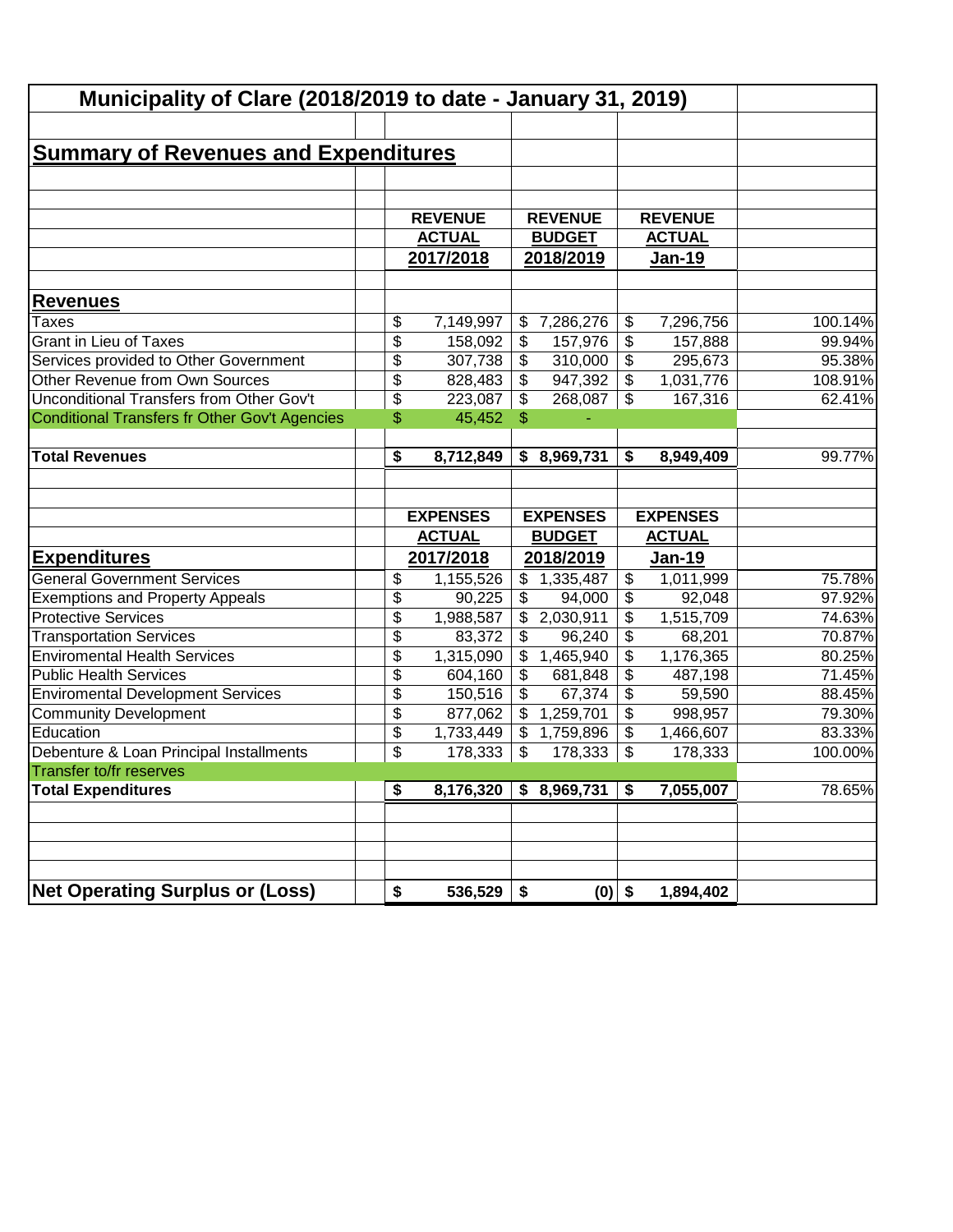|                 | Municipality of Clare (2018/2019 to date - January 31, 2019) |                            |               |                |                            |               |
|-----------------|--------------------------------------------------------------|----------------------------|---------------|----------------|----------------------------|---------------|
|                 |                                                              |                            |               |                |                            | Page 2        |
|                 |                                                              |                            |               |                |                            |               |
| <b>Revenues</b> |                                                              |                            |               | <b>REVENUE</b> |                            |               |
|                 |                                                              |                            | <b>ACTUAL</b> | <b>BUDGET</b>  |                            | <b>ACTUAL</b> |
| <b>Acc#</b>     |                                                              |                            | 2017/2018     | 2018/2019      |                            | Jan-19        |
|                 |                                                              |                            |               |                |                            |               |
| 11100           | Taxes<br><b>Assessable Property</b>                          |                            |               |                |                            |               |
| 11110           | <b>Residential Tax</b>                                       | \$                         | 4,733,687     | 4,787,712      | \$                         | 4,787,712     |
| 11120           | <b>Commercial Tax</b>                                        | \$                         | 1,329,859     | 1,401,785      | \$                         | 1,401,785     |
| 11151           | Resource Tax                                                 | \$                         | 463,256       | 470,874        | \$                         | 470,826       |
| 11153           | Forest Property taxes (-50,000 acres @ .25)                  | \$                         | 25,208        | 25,208         | \$                         | 25,030        |
| 11154           | Forest Property taxes (+50,000 acres @ .40)                  | \$                         | 8,526         | 8,526          | $\frac{1}{2}$              | 8,458         |
| 11182           | Area Rate Collected for Fire Depts (5¢ uniform rate)         | \$                         | 282,195       | 286,676        | \$                         | 286,681       |
| 11290           | Area Rates - Street Lights                                   | $\overline{\$}$            | 22,721        | 22,240         | \$                         | 22,279        |
|                 | <b>Sub-Total</b>                                             | \$                         | 6,865,452     | 7,003,021      | \$                         | 7,002,770     |
|                 |                                                              |                            |               |                |                            |               |
| 11400           | <b>Business Property</b>                                     |                            |               |                |                            |               |
| 11420           | Based on Revenue - Aliant                                    | \$                         | 37,105        | 32,000         | \$                         | 34,786        |
| 12430           | NS Power Inc. (Grant in lieu of taxes)                       | \$                         | 5,905         | 5,925          | \$                         | 5,925         |
| 11431           | NSFM - Nova Scotia Power (HST Rebate)                        | \$                         | 15,607        | 13,000         | \$                         | 12,366        |
|                 |                                                              |                            |               |                |                            |               |
|                 | <b>Sub-Total</b>                                             | \$                         | 58,617        | 50,925         | \$                         | 53,077        |
| 11900           | <b>Other Taxes</b>                                           |                            |               |                |                            |               |
| 11910           | Deed Transfer Tax                                            | \$                         | 81,989        | 82,000         | \$                         | 84,887        |
|                 | Sewer Services Charges                                       |                            |               |                |                            |               |
| 11184           | Church Point - Sewer Services (230Ux\$185)                   | \$                         | 40,325        | 42,550         | $\boldsymbol{\mathsf{S}}$  | 42,850        |
| 11210           | Meteghan - Sewer Services (468Ux\$185)(15x\$200)             | \$                         | 84,900        | 89,580         | \$                         | 93,000        |
| 11214           | Church Point - Sewer Frontage                                |                            |               |                | \$                         | 514           |
| 11216           | Meteghan River/Centre Ext - Frontage Charges (residential    | $\boldsymbol{\mathsf{S}}$  | 5,514         | 5,000          | \$                         | 6,459         |
| 11211           | Belliveau Cove - Sewer Services (66Ux\$200)                  | \$                         | 13,200        | 13,200         | \$                         | 13,200        |
|                 | <b>Sub-Total</b>                                             | $\overline{\$}$            | 225,928       | 232,330        | \$                         | 240,910       |
|                 |                                                              | $\overline{\bullet}$       | 7,149,997     | 7,286,276      | \$                         | 7,296,756     |
|                 |                                                              |                            |               |                |                            |               |
|                 | <b>Grants in Lieu of Taxes</b>                               |                            |               |                |                            |               |
| 12100           | <b>Federal Government</b>                                    | \$                         | 21,428        | 21,107         | $\boldsymbol{\mathsf{\$}}$ | 22,112        |
| 12100           | <b>Federal Government Agencies</b>                           | $\overline{\phantom{a}}$   |               |                |                            |               |
| 12300           | <b>Provincial Government</b>                                 |                            |               |                |                            |               |
|                 | Prov. Properties/Resource Farm/Supporting Inst.              | $\boldsymbol{\mathsf{\$}}$ | 117,852       | 118,057        | $\boldsymbol{\mathsf{\$}}$ | 117,056       |
|                 | <b>Crown Timber Lands</b>                                    | $\frac{1}{2}$              |               |                |                            |               |
| 11940           | <b>Fire Protection Grant (Schools)</b>                       | \$                         | 6,856         | 6,856          | $\boldsymbol{\mathsf{S}}$  | 6,783         |
|                 | <b>Provincial Government Agencies</b>                        |                            |               |                |                            |               |
| 11930           | NS Liquor Corporation Tax                                    | \$                         | 8,597         | 8,597          | \$                         | 8,597         |
| 11950           | <b>Civic Addressing Grant</b>                                | \$                         | 3,359         | 3,359          | \$                         | 3,340         |
|                 | <b>TOTAL GRANTS IN LIEU OF TAXES</b>                         | \$                         | 158,092       | 157,976        | \$                         | 157,888       |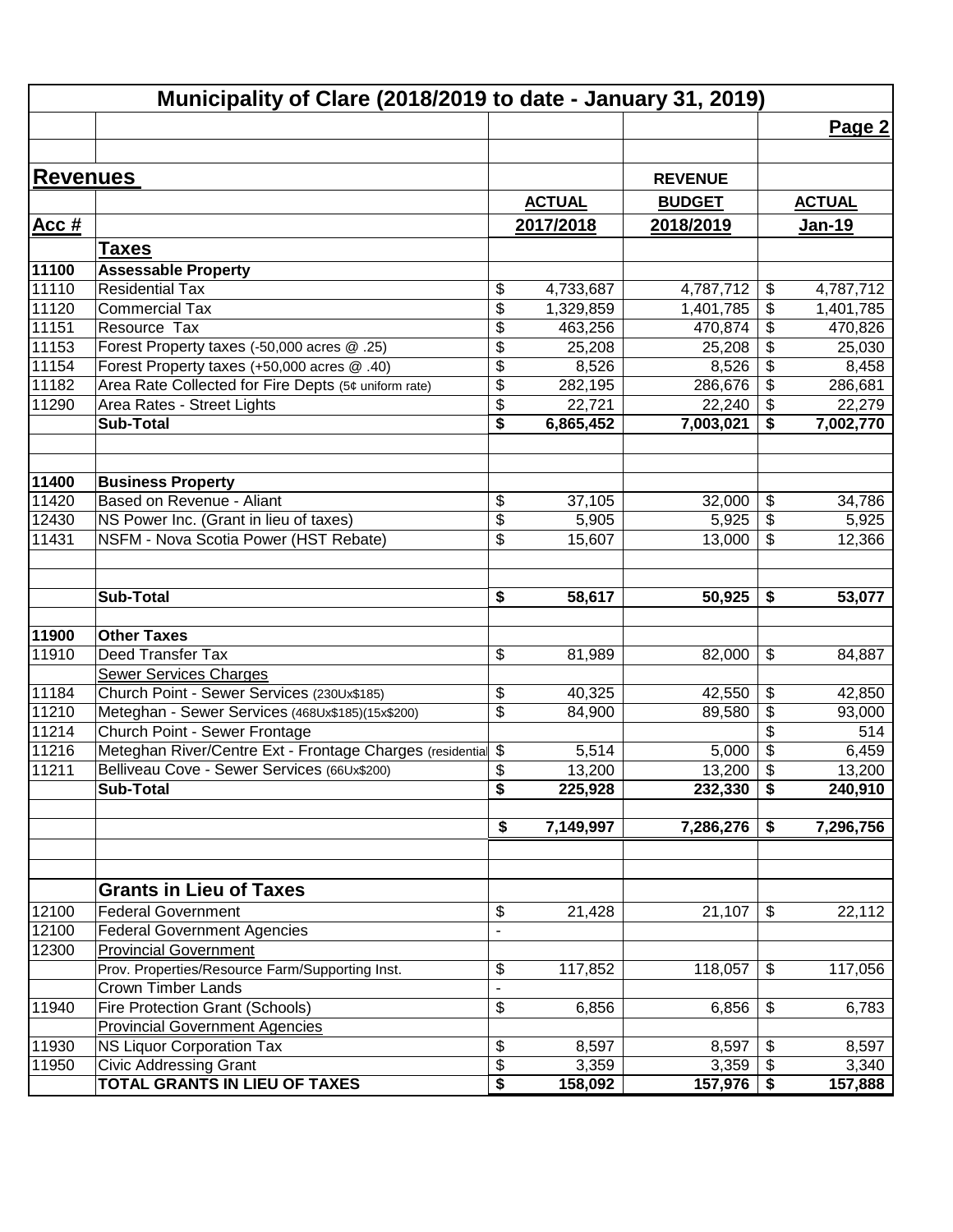| Municipality of Clare (2018/2019 to date - January 31, 2019) |                                              |                           |               |                           |               |                                        |               |
|--------------------------------------------------------------|----------------------------------------------|---------------------------|---------------|---------------------------|---------------|----------------------------------------|---------------|
|                                                              |                                              |                           |               |                           |               |                                        | Page 3        |
| <b>Revenues</b>                                              |                                              |                           |               |                           |               |                                        |               |
|                                                              |                                              |                           | <b>ACTUAL</b> |                           | <b>BUDGET</b> |                                        | <b>ACTUAL</b> |
| Acc #                                                        |                                              |                           | 2017/2018     |                           | 2018/2019     |                                        | <u>Jan-19</u> |
|                                                              |                                              |                           |               |                           |               |                                        |               |
| 13000                                                        | <b>Services Provided to Other Gov't</b>      |                           |               |                           |               |                                        |               |
| 13340                                                        | Landfill/Transfer Tipping Fees & White Goods | \$                        | 307,738       | \$                        | 310,000       | \$                                     | 295,673       |
|                                                              | TOTAL SERVICES PROV.TO OTHER GOV'T           | \$                        | 307,738       | \$                        | 310,000       | \$                                     | 295,673       |
|                                                              |                                              |                           |               |                           |               |                                        |               |
| 15000                                                        | <b>Other Revenue from Own Sources</b>        |                           |               |                           |               |                                        |               |
| 15100                                                        | <b>Building &amp; Development Permits</b>    | \$                        | 32,825        | \$                        | 30,000        | \$                                     | 25,745        |
| 15105                                                        | <b>Subdivision Application Fees</b>          | \$                        | 5,250         | \$                        |               |                                        |               |
| 15108                                                        | Dog Tags                                     | \$                        | 240           | \$                        | 100           | \$                                     | 90            |
| 15200                                                        | Fines (RCMP)                                 | $\overline{\mathcal{S}}$  | 31,696        | \$                        | 30,000        | $\overline{\boldsymbol{\theta}}$       | 23,251        |
| 15301                                                        | Rent - Clare Health Centre                   | $\overline{\mathcal{S}}$  | 303,013       | \$                        | 312,320       | \$                                     | 242,783       |
| 15210                                                        | Miscellaneous - CHC                          | \$                        | 539           | \$                        | 500           | \$                                     | 4,308         |
| 15302                                                        | Rent - Cultural Hub Culturel                 | \$                        | 11,550        | \$                        | 12,700        | $\overline{\boldsymbol{\theta}}$       | 11,775        |
| 15400                                                        | <b>Operational Grants (SWNDHA)</b>           | $\overline{\mathcal{S}}$  | 62,892        | $\overline{\mathbf{e}}$   | 62,892        | $\overline{\mathbf{S}}$                | 48,158        |
| 15304                                                        | Clare Veteran Centre - Rentals               | \$                        | 13,517        | $\overline{\mathcal{G}}$  | 12,500        | $\overline{\mathbf{S}}$                | 8,860         |
| 15305                                                        | Eco Park - Rent                              | \$                        | 27,299        | $\overline{\mathbf{e}}$   | 19,200        | $\overline{\mathbf{S}}$                | 18,589        |
| 15500                                                        | Return on Investments                        | \$                        | 22,945        | $\overline{\$}$           | 23,000        | $\overline{\$}$                        | 32,374        |
| 15600                                                        | Penalties and Interest on Taxes              | $\overline{\$}$           | 97,379        | $\overline{\$}$           | 97,000        | $\overline{\$}$                        | 70,417        |
| 15932                                                        | <b>Tax Sale Fees</b>                         | $\overline{\$}$           | 388           | $\overline{\$}$           | 5,000         | $\overline{\$}$                        | 8,235         |
| 15928                                                        | <b>Tent Rentals</b>                          | $\overline{\$}$           | 10,000        | $\overline{\$}$           | 7,000         | $\overline{\$}$                        | 9,750         |
| 15930                                                        | Miscellaneous                                | \$                        | 18,559        | $\overline{\$}$           | 3,500         | \$                                     | 36,139        |
|                                                              |                                              | \$                        | 638,093       | \$                        | 615,712       | \$                                     | 540,475       |
|                                                              | <b>Community Development</b>                 |                           |               |                           |               |                                        |               |
| 11199                                                        | Clare 250                                    | \$                        | 2,300         | \$                        | 117,300       | \$                                     | 91,130        |
| 15936                                                        | Comeau Lumber - Equipment Sales              |                           |               |                           |               | \$                                     | 210,313       |
| 11190                                                        | Gran Fondo - Registrations                   | \$                        | 96,707        | \$                        | 100,500       | \$                                     | 104,992       |
| 11191                                                        | Gran Fondo - Sponsorship                     | $\overline{\mathfrak{s}}$ | 11,700        | \$                        | 17,000        | \$                                     | 21,352        |
| 11192                                                        | Gran Fondo - Other Revenues                  | \$                        | 315           | $\boldsymbol{\mathsf{S}}$ | 36,000        | \$                                     | 13,765        |
|                                                              | -Total GranFondo Revenue                     | $\overline{\mathcal{S}}$  | 108,722       | \$                        | 153,500       | $\overline{\boldsymbol{\mathfrak{s}}}$ | 140,109       |
|                                                              | <b>Total Tourism Revenue</b>                 | \$                        | 32,835        | \$                        | 32,780        | $\boldsymbol{\mathsf{S}}$              | 29,215        |
|                                                              | <b>Total Recreation Revenue</b>              | $\overline{\mathcal{S}}$  | 46,533        | $\boldsymbol{\mathsf{S}}$ | 28,100        | $\boldsymbol{\mathsf{S}}$              | 20,534        |
|                                                              | <b>Total Community Development</b>           | \$                        | 190,390       | \$                        | 331,680       | \$                                     | 491,301       |
|                                                              |                                              |                           |               |                           |               |                                        |               |
|                                                              | TOTAL OTHER REVENUE FR OWN SOURCES           | \$                        | 828,483       | \$                        | $947,392$ \$  |                                        | 1,031,776     |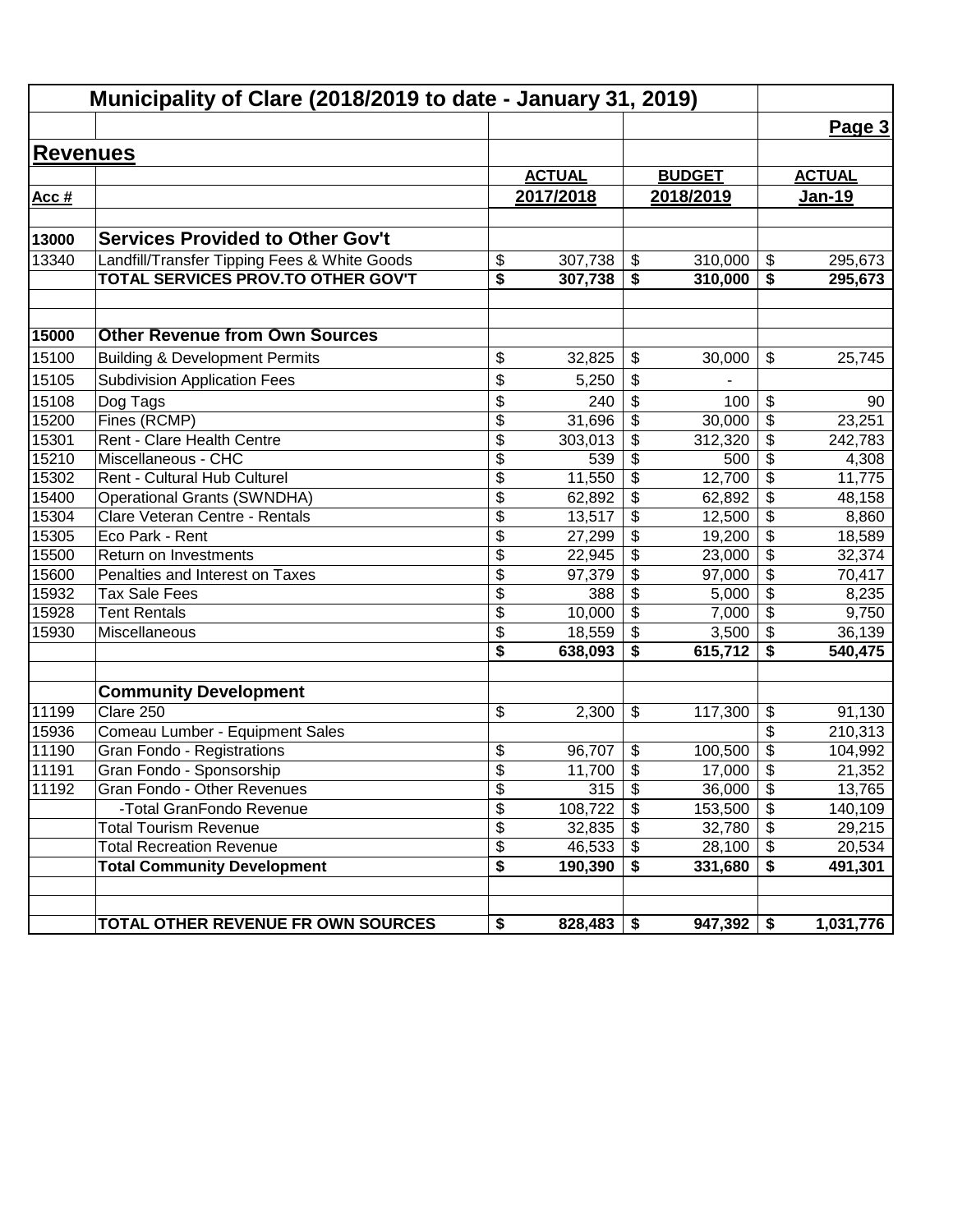|                 | Municipality of Clare (2018/2019 to date - January 31, 2019) |               |               |               |
|-----------------|--------------------------------------------------------------|---------------|---------------|---------------|
|                 |                                                              |               |               | Page 4        |
| <b>Revenues</b> |                                                              |               |               |               |
|                 |                                                              |               |               |               |
|                 |                                                              |               |               |               |
|                 |                                                              | <b>ACTUAL</b> | <b>BUDGET</b> | <b>ACTUAL</b> |
| ACC#            |                                                              | 2017/2018     | 2018/2019     | <u>Jan-19</u> |
|                 | <b>Unconditional Transfers from Other Gov'ts</b>             |               |               |               |
| 16281           | Equalization Grant                                           | \$<br>223,087 | \$<br>223,087 | 167,316       |
|                 | <b>EDI - Pilot Project</b>                                   |               | \$<br>45,000  |               |
|                 | <b>TOTAL UNCONDITIONAL TRANSFERS FR OTHER GOV'TS \$</b>      | 223,087       | 268,087       | 167,316       |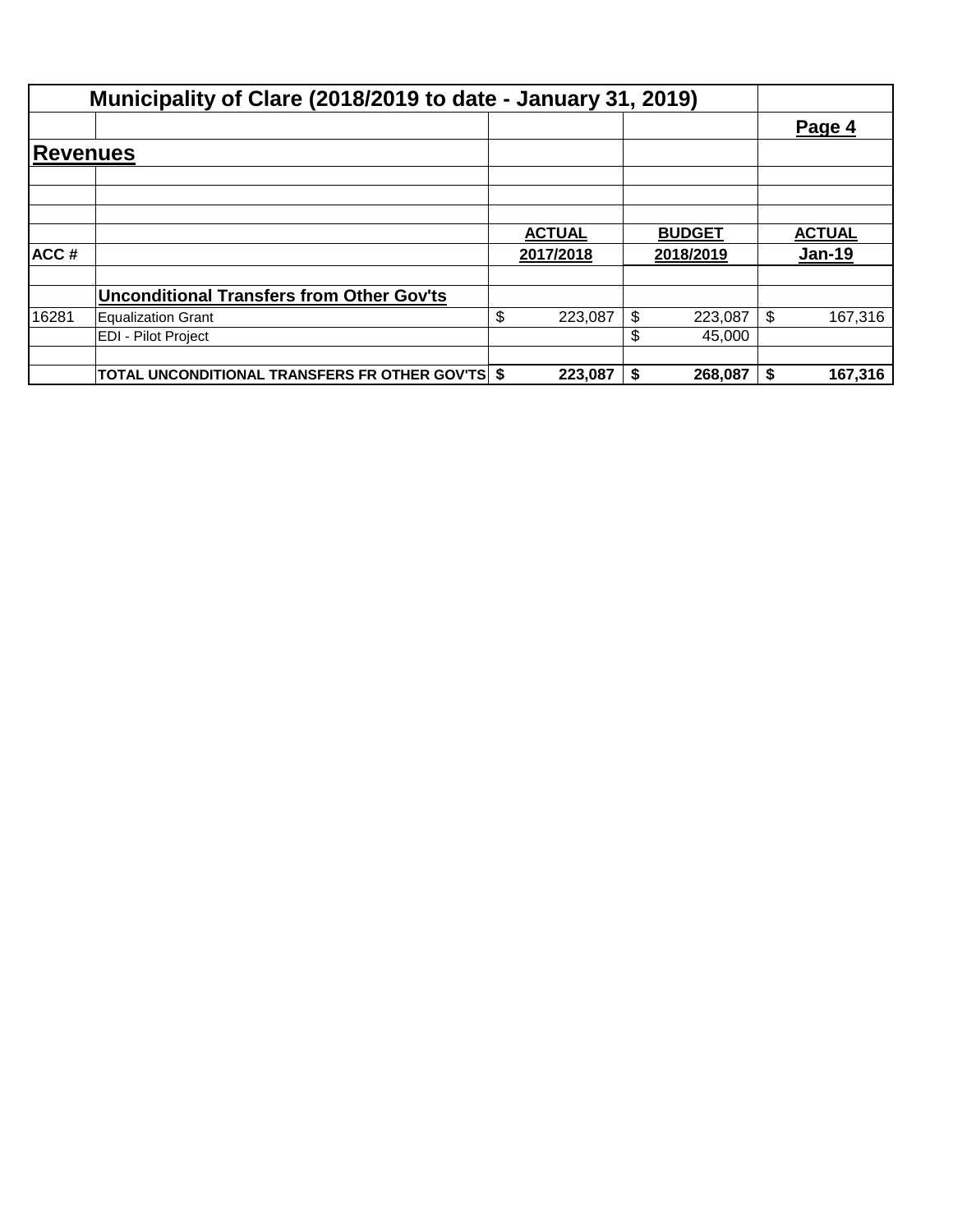| Municipality of Clare (2018/2019 to date - January 31, 2019) |                                                                  |                          |                  |                 |                  |                                                      |                  |
|--------------------------------------------------------------|------------------------------------------------------------------|--------------------------|------------------|-----------------|------------------|------------------------------------------------------|------------------|
|                                                              |                                                                  |                          |                  |                 |                  |                                                      |                  |
|                                                              | <b>Expenditures</b>                                              |                          |                  |                 |                  |                                                      | Page 5           |
| 21243                                                        | Low Income Exemptions & Appeals                                  | \$                       | 90,225           | \$              | 94,000           | \$                                                   | 92.048           |
| 21244                                                        |                                                                  |                          |                  |                 |                  |                                                      |                  |
|                                                              |                                                                  |                          | <b>ACTUAL</b>    |                 | <b>BUDGET</b>    |                                                      | <b>ACTUAL</b>    |
| <u>ACC#</u>                                                  |                                                                  |                          | 2017/2018        |                 | 2018/2019        |                                                      | <b>Jan-19</b>    |
|                                                              | <b>GENERAL GOVERNMENT SERVICES</b>                               |                          |                  |                 |                  |                                                      |                  |
|                                                              | <b>Warden and Council</b>                                        |                          |                  |                 |                  |                                                      |                  |
| 21110                                                        | Council Honorarium                                               | \$                       | 166,136          | \$              | 167,963          | \$                                                   | 141,708          |
| 21111                                                        | Council - Mileage, & Conferences                                 | \$                       | 20,719           | \$              | 30,000           | $\overline{\mathbf{3}}$                              | 20,748           |
| 21112                                                        | <b>Translation for Council Meetings</b>                          | \$                       | 8,841            | \$              | 12,000           | $\overline{\$}$                                      | 9,324            |
|                                                              | <b>Sub-Total</b>                                                 | \$                       | 195,695          | \$              | 209,963          | \$                                                   | 171,780          |
|                                                              |                                                                  |                          |                  |                 |                  |                                                      |                  |
|                                                              | <b>Administration-Salaries</b>                                   | \$                       | 330,641          | \$              | 363,506          | \$                                                   | 240,748          |
|                                                              | CAO / Assistant to the CAO /<br>Director of Finance/ Tax Clerk / |                          |                  |                 |                  |                                                      |                  |
|                                                              | Accounting Clerk / 2 Seasonal                                    |                          |                  |                 |                  |                                                      |                  |
|                                                              | <b>Administration-Other</b>                                      |                          |                  |                 |                  |                                                      |                  |
| 20020                                                        | C.P.P.                                                           | \$                       | 17,316           | \$              | 17,500           | \$                                                   | 14,247           |
| 20030                                                        | EI                                                               | $\overline{\mathcal{S}}$ | 6,589            | \$              | 7,400            | $\overline{\mathbf{s}}$                              | 5,063            |
| 20040                                                        | Pension Plan                                                     | \$                       | 16,421           | \$              | 20,076           | \$                                                   | 16,053           |
| 20060                                                        | Insurance                                                        | \$                       | 8,172            | \$              | 14,335           | \$                                                   | 7,896            |
| 21113                                                        | <b>Translation of Documents</b>                                  | \$                       |                  | \$              | 1,300            | \$                                                   |                  |
| 21241                                                        | Clerk's Pension (Delphis until 1993)                             | \$                       | 3,222            | \$              | 3,500            | $\overline{\$}$                                      | 730              |
| 21242                                                        | EDI - Pilot Project<br><b>IT Support / Procom</b>                |                          |                  | \$              | 60,000           | \$                                                   |                  |
| 21282                                                        | Newsletter (4 publications)                                      | \$<br>\$                 | 23,684           | \$<br>\$        | 25,000<br>2,000  | \$                                                   | 23,373<br>1,355  |
| 21283                                                        | Home Page\Production\Mun Website\U-Stream                        | \$                       | 1,569            | \$              | 4,500            | $\overline{\mathbf{S}}$                              | 1,331            |
| 21285                                                        | <b>General Repairs</b>                                           | \$                       | 6,673            | \$              | 12,000           | $\overline{\$}$                                      | 11,090           |
| 21286                                                        | Lawn Maint / Snow Removal/ Landscaping                           | \$                       | 3,953            | \$              | 5,000            | $\overline{\boldsymbol{\theta}}$                     | 3,605            |
| 21288                                                        | Janitor salaries                                                 | $\overline{\$}$          | 11,822           | \$              | 12,428           | $\overline{\mathcal{S}}$                             | 9,580            |
| 21289                                                        | <b>Heating fuel</b>                                              | \$                       | 6,459            | \$              | 9,890            | $\overline{\mathcal{S}}$                             | 5,814            |
| 21290                                                        | Postage                                                          | \$                       | 18,166           | \$              | 22,000           | \$                                                   | 19,923           |
| 21291                                                        | Supplies                                                         | \$                       | 7,638            | \$              | 12,000           | \$                                                   | 9,451            |
| 21293                                                        | Solicitor                                                        | \$                       | 11,567           | \$              | 17,500           | $\boldsymbol{\mathsf{S}}$                            | 9,108            |
| 21294<br>21295                                               | <b>Promotional Materials/Advertising</b><br>Hydro                | \$<br>\$                 | 1,601<br>9,095   | \$<br>\$        | 12,500<br>12,000 | $\overline{\$}$<br>\$                                | 8,105<br>8,927   |
| 21296                                                        | <b>Equipment Rental</b>                                          | \$                       | 8,517            | \$              | 9,500            | $\overline{\mathcal{L}}$                             | 7,187            |
| 21297                                                        | Advertising                                                      | \$                       | 3,953            | \$              | 5,500            | $\overline{\$}$                                      | 4,393            |
| 21298                                                        | Telephone/Fax/Internet                                           | \$                       | $9,089$ \$       |                 | $11,000$ \$      |                                                      | 8,262            |
| 21299                                                        | Auditors                                                         | \$                       | 35,430           | \$              | 38,000           | \$                                                   | 30,408           |
| 21300                                                        | Tax Sale Expense                                                 | \$                       | 3,446            | \$              | 5,000            | \$                                                   | (575)            |
| 21301                                                        | <b>Workmen's Compensation</b>                                    | $\overline{\$}$          | 7,996            | \$              | 4,837            | $\overline{\$}$                                      | 3,871            |
| 21303                                                        | Briefs/Presentations/Speeches                                    | \$                       | 1,200            | \$              | 3,500            | $\overline{\$}$                                      |                  |
| 21304                                                        | NSFM (membership)                                                | \$                       | 4,875            | \$              | 4,900            | $\sqrt{2}$                                           | 5,209            |
| 21305<br>21306                                               | FCM (membership)<br>AMA (membership)                             | \$<br>\$                 | 1,826<br>704     | \$<br>\$        | 1,808<br>1,035   | $\boldsymbol{\mathsf{S}}$<br>$\overline{\mathbf{3}}$ | 1,808<br>1,048   |
| 21308                                                        | Banking Fees & Debit                                             | \$                       | 7,326            | \$              | 8,000            | \$                                                   | 6,224            |
| 21309                                                        | Misc                                                             | \$                       | 5,074            | \$              | 7,000            | $\overline{\mathbf{3}}$                              | 5,296            |
| 21311                                                        | Office Equipment & Small Furniture                               | $\overline{\$}$          | 7,536            | \$              | 12,000           | $\overline{\$}$                                      | 11,220           |
| 21312                                                        | <b>Special Events</b>                                            | \$                       | 3,463            | $\overline{\$}$ | 4,500            | $\overline{\$}$                                      | 5,072            |
| 21314                                                        | <b>US Exchange</b>                                               | \$                       | (1,018)          | \$              |                  | $\frac{1}{2}$                                        | (1,051)          |
| 21248                                                        | <b>Assessment Services</b>                                       | \$                       | 250,788          | \$              | 252,765          | \$                                                   | 252,765          |
| 21910                                                        | Election/Plebiscite/Boundary Review/other                        | \$                       | 32,434           | \$              | 5,000            | \$                                                   | 9,057            |
| 21920                                                        | Mileage/Training / Conferences                                   | \$                       | 18,875           | \$              | 25,000           | $\overline{\$}$                                      | 15,979           |
| 21930<br>21950                                               | Insurance (Property/Liability)<br>Grants to Organizations        | $\overline{\$}$<br>\$    | 31,604<br>42,125 | \$<br>\$        | 36,744<br>40,000 | $\overline{\$}$<br>$\overline{\$}$                   | 36,789<br>25,826 |
| 21811                                                        | <b>HR Policies Manual Update</b>                                 |                          |                  | \$              | 15,000           | \$                                                   | 15,031           |
|                                                              |                                                                  |                          |                  |                 |                  |                                                      |                  |
|                                                              | <b>Sub-Total</b>                                                 | \$                       | 959,831          | \$              | 1,125,524        | \$                                                   | 840,219          |
|                                                              |                                                                  |                          |                  |                 |                  |                                                      |                  |
|                                                              | TOTAL GENERAL GOVERNMENT SERVICES                                | \$                       | 1,155,526        | \$              | 1,335,487        | \$                                                   | 1,011,999        |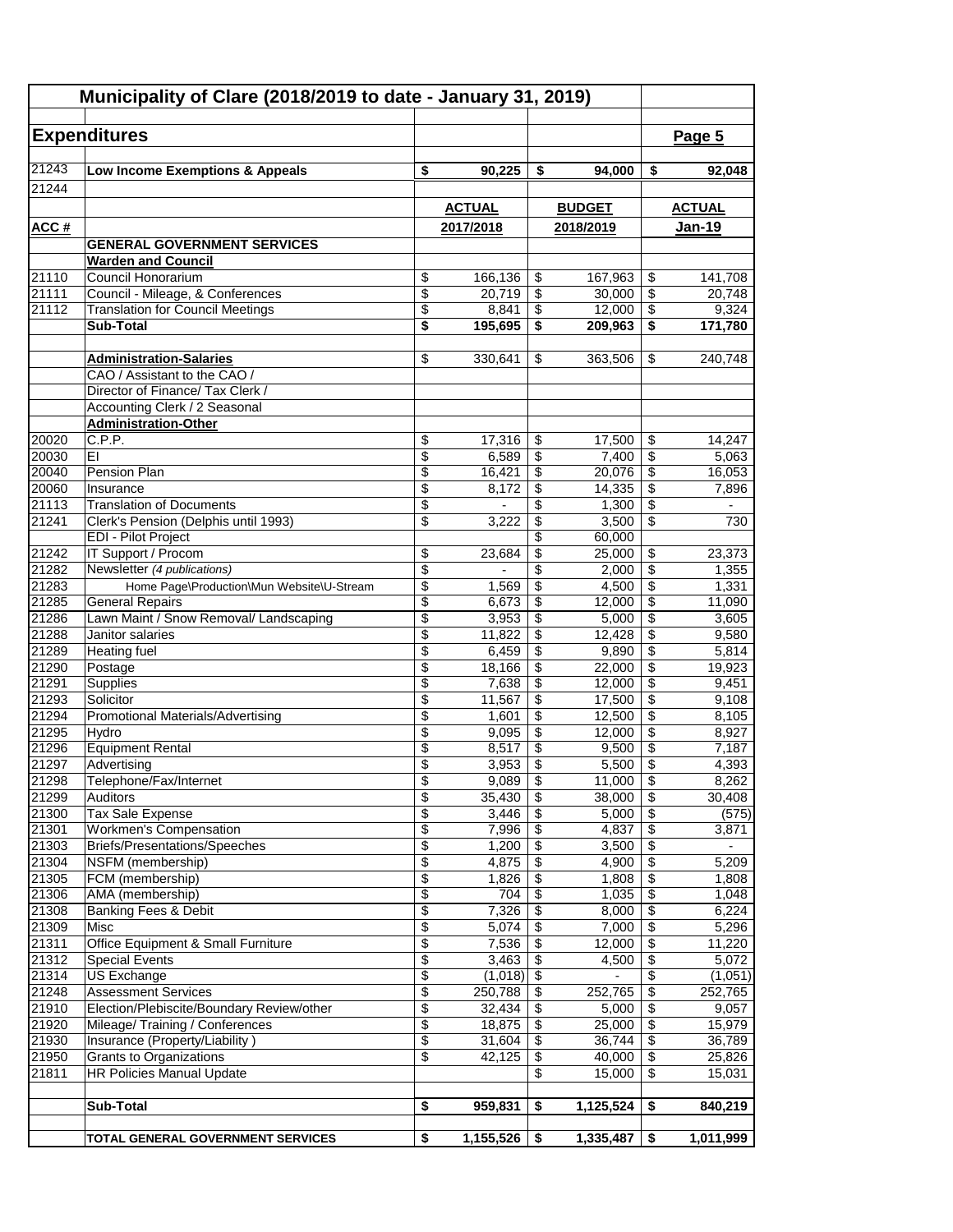|                | Municipality of Clare (2018/2019 to date - January 31, 2019) |                                |                    |          |                    |                                            |                  |
|----------------|--------------------------------------------------------------|--------------------------------|--------------------|----------|--------------------|--------------------------------------------|------------------|
|                |                                                              |                                |                    |          |                    |                                            | Page 6           |
|                | <b>Expenditures</b>                                          |                                |                    |          |                    |                                            |                  |
|                | <b>PROTECTIVE SERVICES</b>                                   |                                |                    |          |                    |                                            |                  |
|                |                                                              |                                | <b>ACTUAL</b>      |          | <b>BUDGET</b>      |                                            | <b>ACTUAL</b>    |
| ACC#           |                                                              |                                | 2017/2018          |          | 2018/2019          |                                            | Jan-19           |
|                |                                                              |                                |                    |          |                    |                                            |                  |
|                | <b>RCMP Administration</b>                                   |                                |                    |          |                    |                                            |                  |
| 22120          | RCMP Costs (7 members)                                       | \$                             | 1,089,139          | \$       | 1,103,298          | \$                                         | 826,224          |
| 22121          | <b>Prosecution Services</b>                                  | \$                             | 13.607             | \$       | 13.500             | $\overline{\mathbf{e}}$                    | 2,925            |
| 22130          | <b>DNA Testing</b><br><b>Total RCMP</b>                      | \$<br>\$                       | 4,793<br>1,107,539 | \$<br>\$ | 7,000<br>1,123,798 | \$<br>$\overline{\boldsymbol{\mathsf{s}}}$ | 4,714<br>833,863 |
|                |                                                              |                                |                    |          |                    |                                            |                  |
|                |                                                              |                                |                    |          |                    |                                            |                  |
| 22310          | <b>Corrections</b>                                           | \$                             | 121,793            | \$       | 120,586            | \$                                         | 90,441           |
|                | <b>Total Jails</b>                                           | \$                             | 121,793            | \$       | 120,586            | \$                                         | 90,441           |
|                |                                                              |                                |                    |          |                    |                                            |                  |
|                | <b>Other Law Enforcement</b>                                 |                                |                    |          |                    |                                            |                  |
| 22290          | <b>By-Law Enforcement</b>                                    | \$                             | 1,184              | \$       | 2,500              | \$                                         |                  |
| 22990          | <b>Unsightly Premises</b>                                    | $\overline{\$}$                | 146                | \$       | 1,000              | $\overline{\$}$                            | 730              |
| 22930          | <b>Animal Control</b>                                        | \$                             | 17,215             | \$       | 21,600             | \$                                         | 19,800           |
|                | <b>Total Other Law Enforcement</b>                           | \$                             | 18,544             | \$       | 25,100             | \$                                         | 20,530           |
|                |                                                              |                                |                    |          |                    |                                            |                  |
|                | <b>Fire Departments</b>                                      |                                |                    |          |                    |                                            |                  |
| 22400          | Fire Departments - General Operations                        | \$                             | 266,577            | \$       | 269,429            | \$                                         | 269,509          |
| 22404          | Level I - Training                                           | \$                             | 5,000              | \$       | 5,000              | \$                                         | 4,300            |
| 22405          | Fire Dept - Members Appreciation                             | \$                             | 5,082              | \$       | 5,500              | \$                                         | 4,425            |
| 22403          | Fire Dept - Assessment                                       | \$                             | $\blacksquare$     | \$       | 15,000             | \$                                         | 10,390           |
| 22401          | <b>Fire Department (Shared Services)</b>                     | \$                             | 5,544              | \$       | 7,000              | \$                                         | 1,406            |
|                | Sub Total Fire Departments                                   | \$                             | 282,202            | \$       | 301,929            | \$                                         | 290,030          |
| 22402          | New Capital Purchases from Area Rate                         | \$                             | 112,448            | \$       | 116,477            | $\overline{\$}$                            | 74,460           |
|                | Principal on Municipal Capital Loan                          | \$                             | 100,000            | \$       | 100,000            | \$                                         |                  |
| 29000          | Fire Dept Int.-Short and Long Term Debt                      | \$                             | 17,358             | \$       | 16,866             | \$                                         | 20,595           |
|                | <b>Total - Fire Departments</b>                              | \$                             | 512,008            | \$       | 535,272            | \$                                         | 385,085          |
|                |                                                              |                                |                    |          |                    |                                            |                  |
|                | <b>EMO &amp; Other</b>                                       |                                |                    |          |                    |                                            |                  |
| 22510          | EMO Operations, etc                                          | \$                             | 9,695              | \$       | 12,000             | \$                                         | 4,346            |
| 22511          | Clare Search and Rescue                                      | \$                             | 5,000              | \$       | 5,000              | \$                                         | 5,000            |
| 22515          | Signage                                                      | \$                             | 4,850              | \$       | 5,000              | $\boldsymbol{\mathsf{S}}$                  | $\blacksquare$   |
| 22520          | 911 Civic Numbering                                          | \$                             |                    | \$       | 1,000              | $\boldsymbol{\mathsf{S}}$                  |                  |
|                | <b>Total - EMO</b>                                           | s                              | 19.546             | \$       | 23,000             | \$                                         | 9,346            |
|                |                                                              |                                |                    |          |                    |                                            |                  |
|                | <b>Building Inspections &amp;</b>                            |                                |                    |          |                    |                                            |                  |
|                | <b>Development Officer</b>                                   |                                |                    |          |                    |                                            |                  |
| 22292          | Salaries (2)                                                 | \$                             | 122,204            | \$       | 111,041            | \$                                         | 93,777           |
| 22293          | <b>CPP</b>                                                   | \$                             | 5,533              | \$       | 4,841              | \$                                         | 4,098            |
| 22294          | EI                                                           | \$                             | 2,653              | \$       | 2,338              | \$                                         | 1,948            |
| 22295          | Pension                                                      | \$                             | 6,892              | \$       | 6,795              | $\overline{\mathbf{e}}$                    | 5,738            |
| 22296          | Health Insurance                                             | \$                             | 3,836              | \$       | 4,314              | $\overline{\mathbf{e}}$                    | 3,699            |
| 22291          | <b>Workers Comp</b>                                          | \$                             | 3,274              | \$       | 1,772              | \$                                         | 1,504            |
| 22298<br>22299 | Conventions & Training<br>Supplies                           | $\overline{\mathcal{E}}$<br>\$ | 19,143<br>3,868    | \$<br>\$ | 24,000<br>5,000    | \$<br>$\overline{\$}$                      | 20,731<br>4,487  |
| 22300          | <b>Truck Repairs &amp; Gas</b>                               | \$                             | 5,103              | \$       | 6,000              | $\overline{\mathcal{E}}$                   | 3,408            |
|                | <b>Total Building Inspections</b>                            | \$                             | 172,506            | \$       | 166,101            | \$                                         | 139,390          |
|                |                                                              |                                |                    |          |                    |                                            |                  |
|                |                                                              |                                |                    |          |                    |                                            |                  |
| 22910          | Security for Seniors                                         | \$                             | 36,651             | \$       | 37,054             | \$                                         | 37,054           |
|                | <b>Total Security for Seniors</b>                            | s                              | 36,651             | \$       | 37,054             | $\overline{\boldsymbol{\mathsf{s}}}$       | 37,054           |
|                |                                                              |                                |                    |          |                    |                                            |                  |
|                | <b>TOTAL PROTECTIVE SERVICES</b>                             |                                | \$1,988,587        |          | \$2,030,911        |                                            | \$1,515,709      |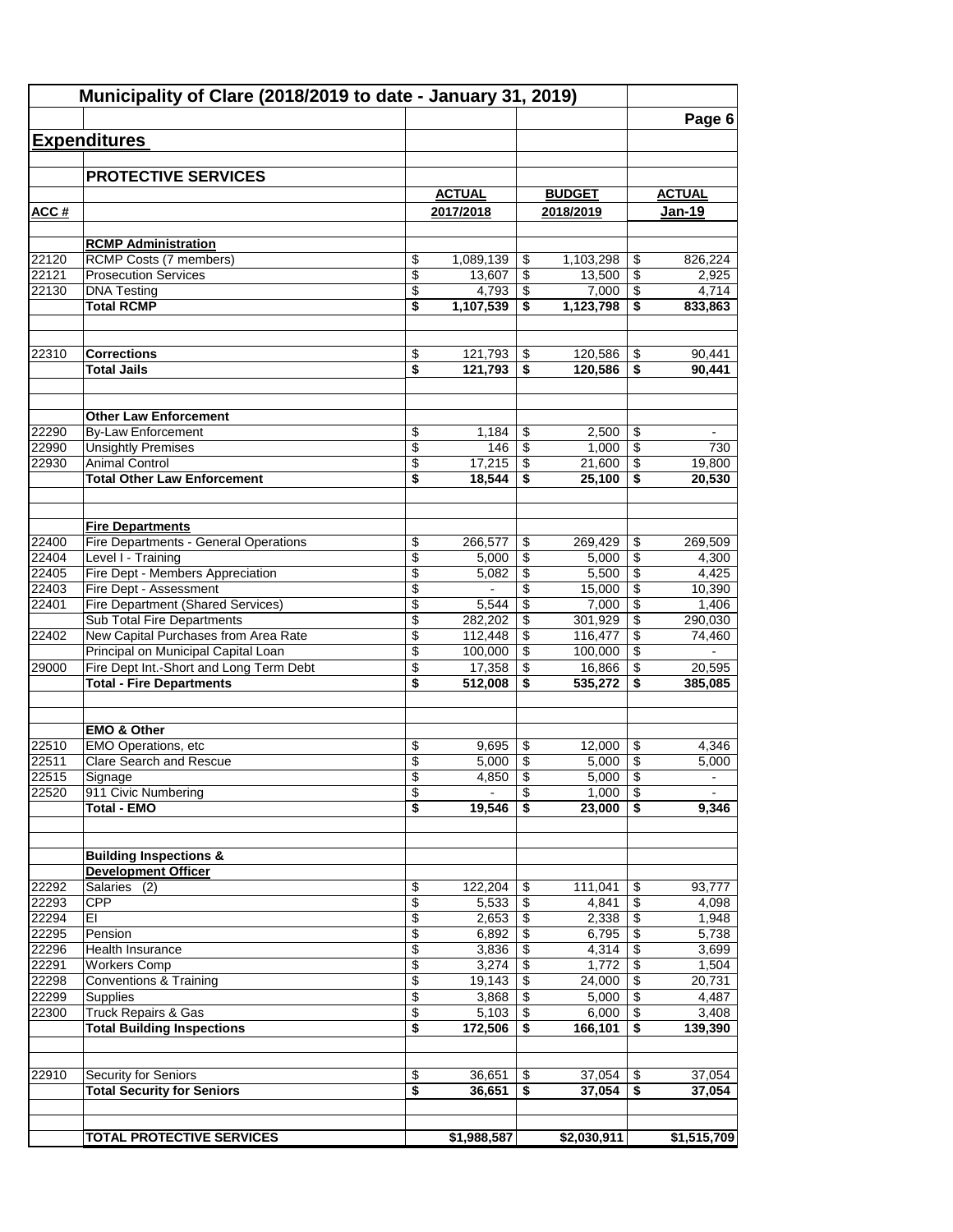|       | Municipality of Clare (2018/2019 to date - January 31, 2019) |               |               |                         |               |
|-------|--------------------------------------------------------------|---------------|---------------|-------------------------|---------------|
|       |                                                              |               |               |                         | Page 7        |
|       | <b>Expenditures</b>                                          |               |               |                         |               |
|       |                                                              |               |               |                         |               |
|       | <b>TRANSPORTATION SERVICES</b>                               |               |               |                         |               |
|       |                                                              | <b>ACTUAL</b> | <b>BUDGET</b> |                         | <b>ACTUAL</b> |
| Acct# |                                                              | 2017/2018     | 2018/2019     |                         | <b>Jan-19</b> |
|       | <b>Public Transit</b>                                        |               |               |                         |               |
| 23500 | Transport de Clare                                           | \$<br>23,000  | \$<br>23,000  | $\sqrt{2}$              | 23,000        |
|       | <b>Sub-Total</b>                                             | \$<br>23,000  | \$<br>23,000  | \$                      | 23,000        |
|       |                                                              |               |               |                         |               |
|       | <b>Sidewalks/Street Lights/Roads</b>                         |               |               |                         |               |
| 23230 | <b>Repairs to Sidewalks</b>                                  | \$            | \$            | \$                      | 156           |
| 23232 | Sidewalks - Snow Removal                                     | \$<br>34.848  | \$<br>40,000  | \$                      | 20,910        |
| 23250 | <b>Street Lights Area Rate</b>                               | \$<br>18,526  | \$<br>22,240  | \$                      | 14,940        |
| 23240 | Engineering roads                                            | \$<br>292     | \$<br>1,000   | \$                      |               |
| 23244 | Community Cleanup Program - (\$150/km)                       | \$<br>6,706   | \$<br>10,000  | \$                      | 9,194         |
|       | <b>Sub-Total</b>                                             | \$<br>60,372  | \$<br>73,240  | \$                      | 45,201        |
|       | <b>TOTAL TRANSP. SERVICES</b>                                | \$<br>83,372  | \$<br>96,240  | \$                      | 68,201        |
|       |                                                              |               |               |                         |               |
|       | <b>DEBT CHARGES</b>                                          |               |               |                         |               |
| 28995 | Principal-CHC Loan (Yr.10 of 20)                             | \$<br>125,000 | \$<br>125,000 | $\sqrt[6]{\frac{1}{2}}$ | 125,000       |
| 28995 | Principal - Fire Dept Loan (Yr 5 of 15)                      | \$<br>53,333  | \$<br>53,333  | $\sqrt{2}$              | 53,333        |
|       | <b>TOTAL PRINCIPAL DEBT CHARGES</b>                          | \$<br>178,333 | \$<br>178,333 | \$                      | 178,333       |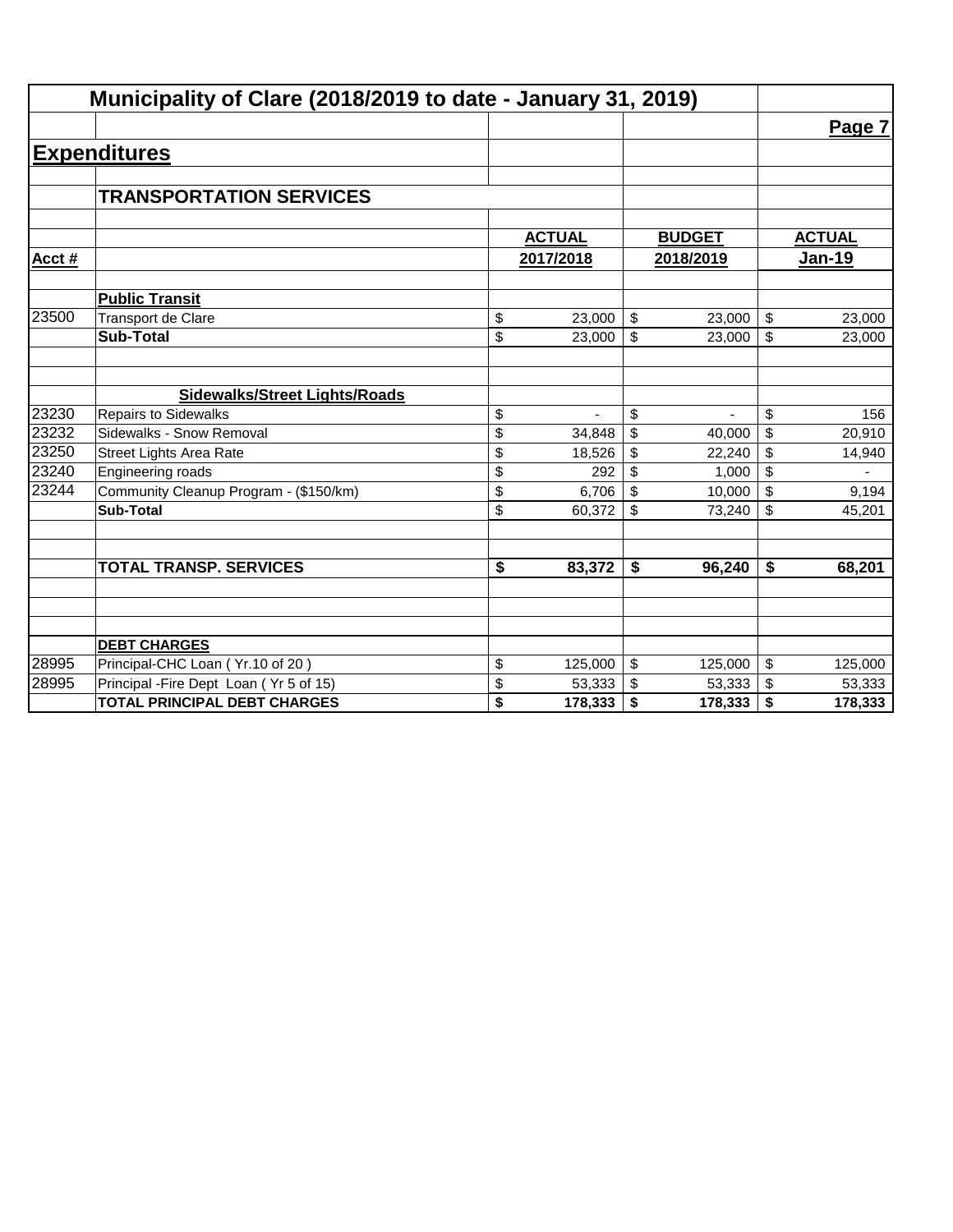|       | Municipality of Clare (2018/2019 to date - January 31, 2019) |                 |               |                                        |               |                                  |                     |  |  |
|-------|--------------------------------------------------------------|-----------------|---------------|----------------------------------------|---------------|----------------------------------|---------------------|--|--|
|       |                                                              |                 |               |                                        |               |                                  |                     |  |  |
|       |                                                              |                 |               |                                        |               |                                  | Page 8              |  |  |
|       |                                                              |                 |               |                                        |               |                                  |                     |  |  |
|       | <b>Expenditures</b>                                          |                 |               |                                        |               |                                  |                     |  |  |
|       |                                                              |                 |               |                                        |               |                                  |                     |  |  |
|       |                                                              |                 | <b>ACTUAL</b> |                                        | <b>BUDGET</b> |                                  | <b>ACTUAL</b>       |  |  |
| Acc#  | <b>ENVIRONMENTAL HEALTH SERVICES</b>                         |                 | 2017/2018     |                                        | 2018/2019     |                                  | <b>Jan-19</b>       |  |  |
|       | <b>Sewer - General Operations</b>                            |                 |               |                                        |               |                                  |                     |  |  |
| 24200 | <b>Training and Conferences</b>                              | \$              | 1,782         | $\boldsymbol{\mathsf{S}}$              | 2,500         | \$                               | 2,874               |  |  |
| 24210 | Wages - 1 FTE + 1 Seasonal (9 mths)                          | \$              | 74,316        | \$                                     | 80,211        | \$                               | 68,248              |  |  |
| 24216 | CPP                                                          | \$              | 3,231         | \$                                     | 3,624         | \$                               | 3,111               |  |  |
| 24217 | EI                                                           | \$              | 1,704         | \$                                     | 1,817         | \$                               | 1,549               |  |  |
| 24218 | Pension Plan                                                 | \$              | 3,597         | \$                                     | 3,762         | $\overline{\boldsymbol{\theta}}$ | 3,177               |  |  |
| 24219 | Group Insurance                                              | \$              | 2,599         | \$                                     | 2,647         | $\overline{\boldsymbol{\theta}}$ | 2,269               |  |  |
| 24222 | <b>Workers Comp</b>                                          | \$              | 1,959         | $\overline{\mathbf{e}}$                | 1,307         | $\overline{\$}$                  | 1,113               |  |  |
| 24221 | Truck Maintenance, & Gas                                     | \$              | 5,982         | \$                                     | 7,000         | $\overline{\mathfrak{s}}$        | 5,805               |  |  |
| 24223 | Public Works Garage (Belliveau Cove)                         | \$              |               | \$                                     | 4,000         | \$                               | 2,771               |  |  |
| 24295 | Snow Removal (all locations)                                 | \$              | 1,314         | $\overline{\boldsymbol{\mathfrak{s}}}$ | 1,500         | \$                               | 1,149               |  |  |
|       | <b>Sub-Total Sewer - General Operations</b>                  | \$              | 96,485        | $\overline{\boldsymbol{s}}$            | 108,368       | \$                               | 92,066              |  |  |
|       |                                                              |                 |               |                                        |               |                                  |                     |  |  |
|       | <b>Sewage Treatment Plant Operations</b>                     |                 |               |                                        |               |                                  |                     |  |  |
|       | Meteghan                                                     |                 |               |                                        |               |                                  |                     |  |  |
| 24211 | Sewer Hydro                                                  | \$              | 16,558        | \$                                     | 22,000        | \$                               | $\overline{12,951}$ |  |  |
| 24212 | Supplies & Repairs                                           | $\overline{\$}$ | 16,795        | \$                                     | 18,000        | \$                               | 11,320              |  |  |
| 24213 | Snow Removal                                                 | \$              |               | \$                                     |               | \$                               |                     |  |  |
| 24214 | <b>Testing</b>                                               | \$              | 1,695         | \$                                     | 2,500         | \$                               | 1,686               |  |  |
|       | <b>Sub-Total Meteghan</b>                                    | \$              | 35,048        | \$                                     | 42,500        | \$                               | 25,957              |  |  |
|       | <b>Sewage Treatment Plant Operations</b>                     |                 |               |                                        |               |                                  |                     |  |  |
|       | <b>Church Point</b>                                          |                 |               |                                        |               |                                  |                     |  |  |
| 24241 | Hydro                                                        | \$              | 9,008         | \$                                     | 12,000        | \$                               | 6,461               |  |  |
| 24242 | Supplies & Repairs                                           | \$              | 2,676         | \$                                     | 11,500        | \$                               | 2,991               |  |  |
| 24244 | Testing                                                      | \$              | 1,695         | \$                                     | 2,500         | \$                               | 1,686               |  |  |
| 24245 | <b>Snow Removal</b>                                          | \$              |               | Ф                                      |               | $\boldsymbol{\theta}$            |                     |  |  |
|       | <b>Sub-Total Church Point</b>                                | \$              | 13,379        | \$                                     | 26,000        | \$                               | 11,138              |  |  |
|       |                                                              |                 |               |                                        |               |                                  |                     |  |  |
|       | <b>Belliveau Cove</b>                                        |                 |               |                                        |               |                                  |                     |  |  |
| 24290 | Hydro                                                        | \$              | 6,816         | \$                                     | 8,000         | \$                               | 6,087               |  |  |
| 24291 | Supplies & Repairs                                           | \$              | 5,669         | \$                                     | 8,660         | $\boldsymbol{\mathsf{\$}}$       | 7,968               |  |  |
| 24292 | Testing                                                      | \$              | $1,544$ \$    |                                        | 2,500         | $\boldsymbol{\mathsf{S}}$        | 1,686               |  |  |
|       | <b>Sub-Total Belliveau Cove</b>                              | \$              | 14,028        | \$                                     | 19,160        | \$                               | 15,741              |  |  |
|       |                                                              |                 |               |                                        |               |                                  |                     |  |  |
| 24201 | Insurance - Sewer Systems                                    | \$              | 3,268         | \$                                     | 3,663         | \$                               | 3,663               |  |  |
|       | <b>Sub-Total Insurance</b>                                   | \$              | 3,268         | \$                                     | 3,663         | \$                               | 3,663               |  |  |
|       |                                                              |                 |               |                                        |               |                                  |                     |  |  |
|       | <b>TOTAL SEWER COSTS</b>                                     | \$              | 162,208       | \$                                     | 199,691       | \$                               | 148,565             |  |  |
|       |                                                              |                 |               |                                        |               |                                  |                     |  |  |
|       |                                                              |                 |               |                                        |               |                                  |                     |  |  |
|       |                                                              |                 |               |                                        |               |                                  |                     |  |  |
|       |                                                              |                 |               |                                        |               |                                  |                     |  |  |
|       |                                                              |                 |               |                                        |               |                                  |                     |  |  |
|       |                                                              |                 |               |                                        |               |                                  |                     |  |  |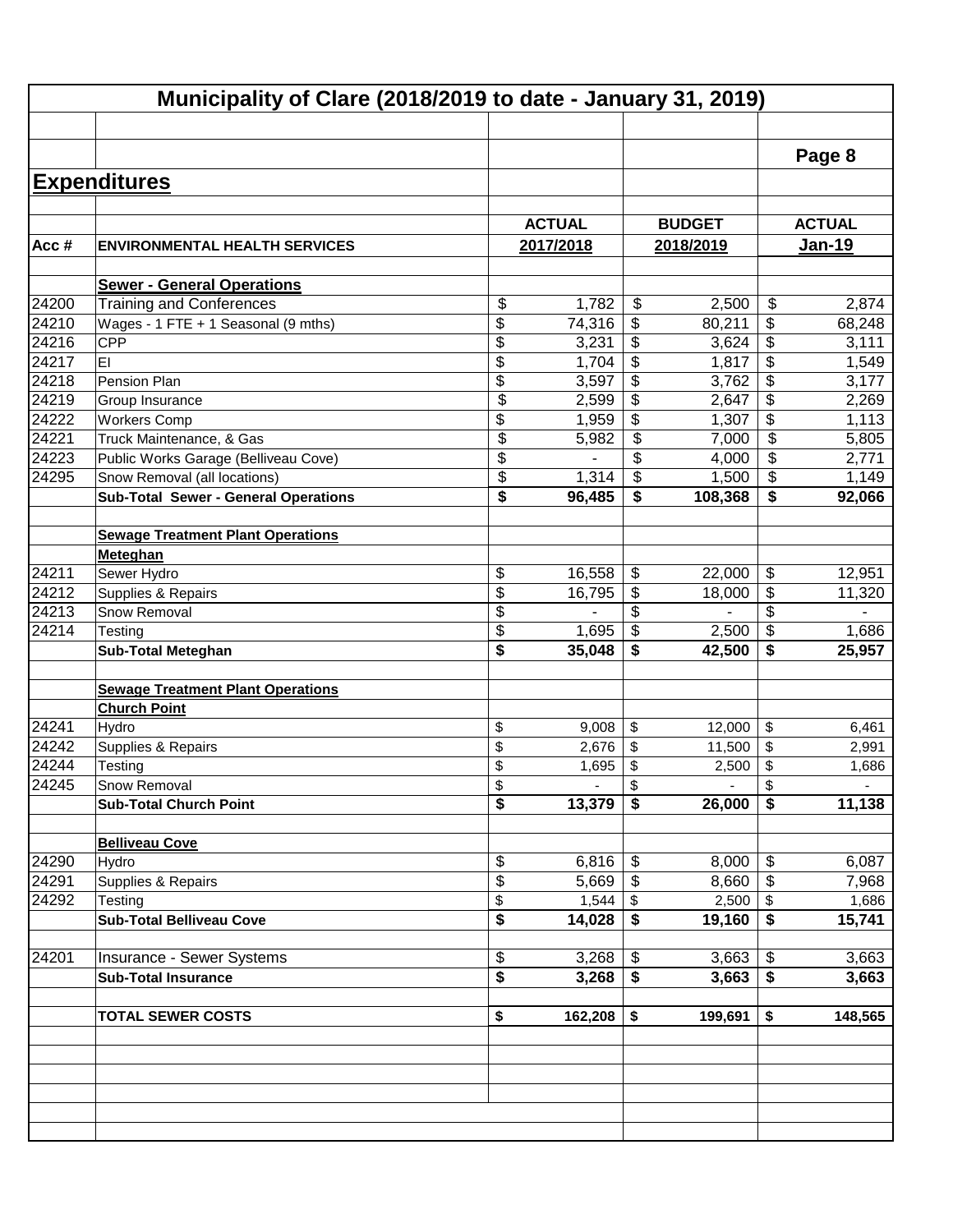| Municipality of Clare (2018/2019 to date - January 31, 2019) |                                                      |                         |               |                                        |                          |                                      |               |
|--------------------------------------------------------------|------------------------------------------------------|-------------------------|---------------|----------------------------------------|--------------------------|--------------------------------------|---------------|
|                                                              |                                                      |                         |               |                                        |                          |                                      | Page 9        |
|                                                              | <b>Expenditures</b>                                  |                         |               |                                        |                          |                                      |               |
|                                                              |                                                      |                         |               |                                        |                          |                                      |               |
|                                                              |                                                      |                         |               |                                        |                          |                                      |               |
|                                                              |                                                      |                         | <b>ACTUAL</b> |                                        | <b>BUDGET</b>            |                                      | <b>ACTUAL</b> |
| <b>ACC#</b>                                                  |                                                      |                         | 2017/2018     |                                        | 2018/2019                |                                      | <u>Jan-19</u> |
|                                                              | <b>Public Health Services</b>                        |                         |               |                                        |                          |                                      |               |
|                                                              | <b>Clare Health Centre</b>                           |                         |               |                                        |                          |                                      |               |
| 25500                                                        | Adm(Manager/Secretaries/Patient Attendants/Cleaners) | \$                      | 306,031       | \$                                     | 347,128                  | \$                                   | 262,124       |
| 25502                                                        | <b>CPP</b>                                           | \$                      | 12,817        | \$                                     | 15,294                   | \$                                   | 10,827        |
| 25503                                                        | EI                                                   | \$                      | 6,763         | \$                                     | 7,652                    | $\overline{\$}$                      | 5,662         |
| 25504                                                        | Pension                                              | \$                      | 10,308        | \$                                     | 14,805                   | $\overline{\$}$                      | 10,063        |
| 25505                                                        | Health Insurance                                     | \$                      | 10,532        | \$                                     | 3,814                    | $\overline{\$}$                      | 2,524         |
| 25522                                                        | <b>Workers Comp</b>                                  | \$                      | 7,993         | \$                                     | 5,499                    | $\overline{\$}$                      | 4,192         |
| 25510                                                        | <b>Office Supplies</b>                               | $\overline{\$}$         | 7,429         | $\overline{\$}$                        | 8,500                    | $\overline{\$}$                      | 7,687         |
| 25511                                                        | <b>Medical Supplies</b>                              | \$                      | 14,838        | \$                                     | 16,000                   | $\overline{\$}$                      | 8,203         |
| 25513                                                        | Med Access - Clinic License                          | \$                      | 8,100         | \$                                     | 25,000                   | $\overline{\$}$                      | 25            |
| 25514                                                        | <b>IT Support</b>                                    | \$                      | 345           | \$                                     | 1,500                    | \$                                   | 2,373         |
| 25515                                                        | Travel/Training                                      | $\overline{\$}$         | 2,079         | \$                                     | 3,500                    | $\overline{\$}$                      | 649           |
| 25520                                                        | Cleaning Supplies (incl.strip & wax floors)          | \$                      | 3,891         | \$                                     | 5,500                    | $\overline{\$}$                      | 5,709         |
| 25529                                                        | Telephone, Internet, Telehealth                      | \$                      | 7,892         | \$                                     | 8,400                    | \$                                   | 6,408         |
| 25530                                                        | Hydro                                                | \$                      | 25,129        | \$                                     | 30,000                   | $\overline{\mathcal{L}}$             | 21,445        |
| 25540                                                        | Sewer Services (7 units @ \$185.00 ea)               | \$                      | 1,225         | \$                                     | 1,295                    | $\overline{\mathcal{L}}$             | 1,295         |
| 25560                                                        | Snow Removal/Mowing/Gardening                        | \$                      | 4,254         | \$                                     | 5,500                    | $\overline{\mathcal{S}}$             | 3,357         |
| 25570                                                        | Maintenance and Repairs                              | \$                      | 23,954        | \$                                     | 35,000                   | \$                                   | 14,439        |
| 25525                                                        | <b>Small Equipment</b>                               | \$                      | 5,785         | \$                                     | 8,125                    | \$                                   | 3,292         |
| 25571                                                        | Property Insurance                                   | \$                      | 3,514         | \$                                     | 4,138                    | \$                                   | 4,138         |
| 25550                                                        | Site Survey                                          | \$                      | 13,646        | \$                                     |                          | \$                                   |               |
| 25572                                                        | Misc. Purchases                                      | \$                      | 7,468         | \$                                     | 10,000                   | \$                                   | 1,496         |
|                                                              | <b>Sub-Total</b>                                     | \$                      | 483,994       | \$                                     | 556,651                  | $\overline{\boldsymbol{\mathsf{s}}}$ | 375,908       |
|                                                              | <b>New Recruitment</b>                               |                         |               |                                        |                          |                                      |               |
| 25900                                                        | Doctor Recruitment & Incentive                       | \$                      | 1,238         | \$                                     | 15,000                   | \$                                   | 2,000         |
| 25516                                                        | Student House next to Medical Centre-Operations      | $\overline{\mathbf{S}}$ | 7,161         | \$                                     | $\overline{\phantom{a}}$ | $\overline{\boldsymbol{\theta}}$     |               |
| 25516                                                        | Student House (Insurance)                            | \$                      |               | \$                                     | 141                      | \$                                   | 141           |
|                                                              | <b>Student House (Repairs)</b>                       | \$                      |               | \$                                     |                          |                                      |               |
|                                                              | <b>Sub-Total</b>                                     | \$                      | 8,399         | $\overline{\boldsymbol{\mathfrak{s}}}$ | 15,141                   | \$                                   | 2,141         |
|                                                              |                                                      |                         |               |                                        |                          |                                      |               |
|                                                              | <b>Low Income Seniors Housing</b>                    |                         |               |                                        |                          |                                      |               |
| 28233                                                        | Housing Commission - Operating deficit               | \$                      | 35,448        | $\boldsymbol{\mathsf{S}}$              | 40,000                   | \$                                   | 30,498        |
|                                                              | <b>Sub-Total</b>                                     | \$                      | 35,448        | \$                                     | 40,000                   | \$                                   | 30,498        |
|                                                              |                                                      |                         |               |                                        |                          |                                      |               |
|                                                              | <b>Sub Total - Public Health Services</b>            | \$                      | 527,841       | \$                                     | 611,792                  | \$                                   | 408,547       |
|                                                              |                                                      |                         |               |                                        |                          |                                      |               |
|                                                              |                                                      |                         |               |                                        |                          |                                      |               |
| 29000                                                        | Interest on Short & Long-Term Debt - CHC             | \$                      | 76,319        | $\boldsymbol{\mathsf{S}}$              | 70,056                   | $\boldsymbol{\mathsf{\$}}$           | 78,650        |
|                                                              | <b>Sub Total Interest - CHC</b>                      | \$                      | 76,319        | \$                                     | 70,056                   | $\overline{\bullet}$                 | 78,650        |
|                                                              |                                                      |                         |               |                                        |                          |                                      |               |
|                                                              | TOTAL PUBLIC HEALTH SERVICES                         |                         | \$604,160     |                                        | \$681,848                |                                      | \$487,198     |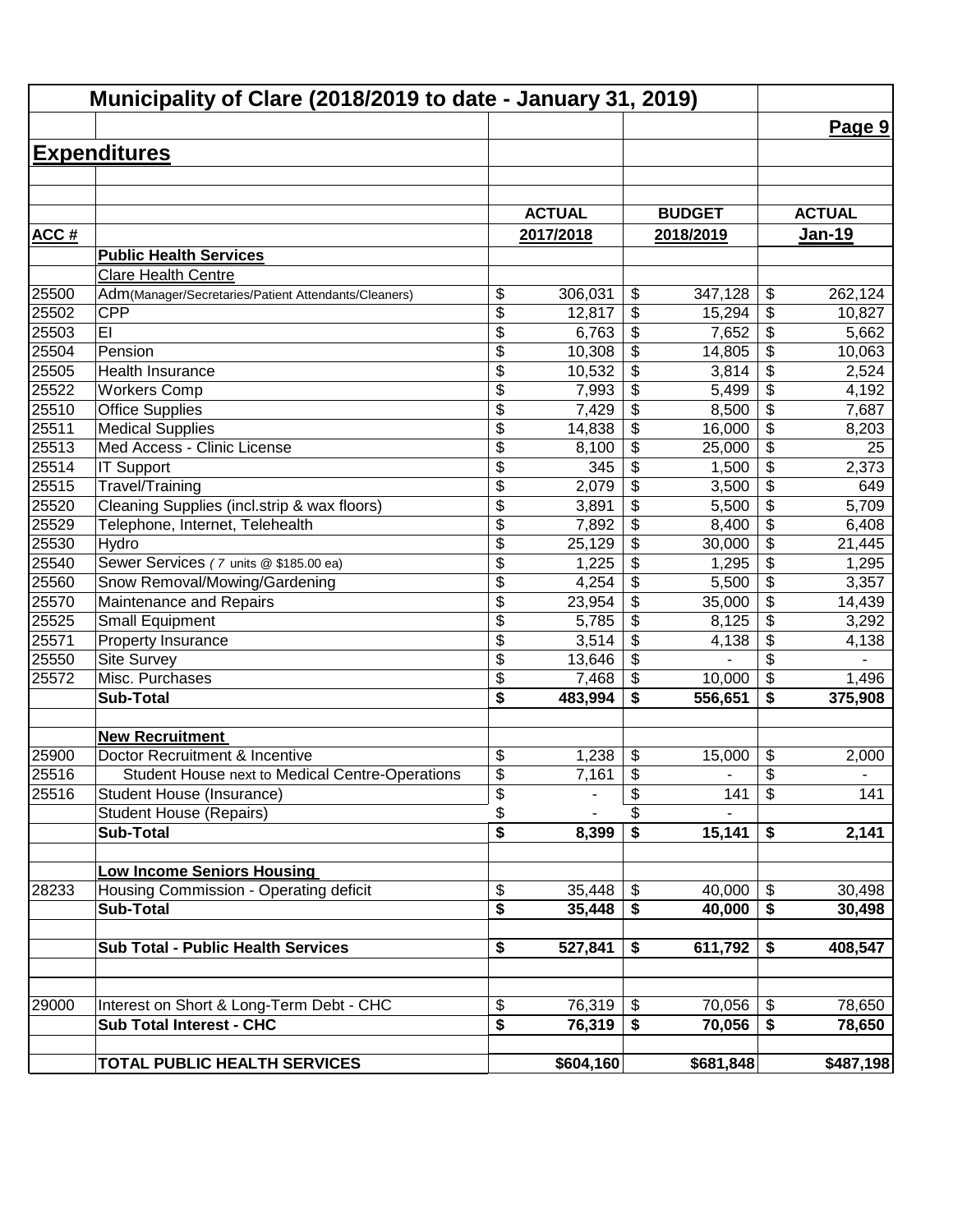|       | Municipality of Clare (2018/2019 to date - January 31, 2019) |                          |               |                          |               |                 |               |  |  |  |  |
|-------|--------------------------------------------------------------|--------------------------|---------------|--------------------------|---------------|-----------------|---------------|--|--|--|--|
|       |                                                              |                          |               |                          |               |                 | Page 10       |  |  |  |  |
|       | <b>ENVIRONMENTAL HEALTH SERVICES - CONT'D</b>                |                          |               |                          |               |                 |               |  |  |  |  |
|       |                                                              |                          |               |                          |               |                 |               |  |  |  |  |
|       | <b>Expenditures</b>                                          |                          |               |                          |               |                 |               |  |  |  |  |
|       |                                                              |                          |               |                          |               |                 |               |  |  |  |  |
|       |                                                              |                          | <b>ACTUAL</b> |                          | <b>BUDGET</b> |                 | <b>ACTUAL</b> |  |  |  |  |
| Acc#  | <b>SOLID WASTE SERVICES</b>                                  |                          | 2017/2018     |                          | 2018/2019     |                 | Jan-19        |  |  |  |  |
|       |                                                              |                          |               |                          |               |                 |               |  |  |  |  |
|       | <b>Garbage/Collection\Tipping Fees/Other</b>                 |                          |               |                          |               |                 |               |  |  |  |  |
| 24320 | Garbage & Waste Collections                                  | \$                       | 417,660       | \$                       | 483,579       | \$              | 363,670       |  |  |  |  |
| 24300 | <b>Transfer Station Operations</b>                           | \$                       | 30,274        | $\frac{1}{2}$            | 45,000        | \$              | 31,192        |  |  |  |  |
| 24301 | <b>Landfill Closure</b>                                      | \$                       | 47,952        | \$                       | 45,000        | $\overline{\$}$ | 29,899        |  |  |  |  |
| 24321 | Recycling - Tipping Fees (Blue Bags)                         | $\overline{\$}$          | 86,743        | \$                       | 98,000        | $\overline{\$}$ | 81,787        |  |  |  |  |
| 24322 | <b>Organic Tipping Fees</b>                                  | $\overline{\mathcal{L}}$ | 70,137        | \$                       | 72,000        | \$              | 56,857        |  |  |  |  |
| 24304 | Queens Tipping Fees (\$95.60)                                | $\overline{\$}$          | 325,670       | $\overline{\mathcal{L}}$ | 331,150       | \$              | 301,496       |  |  |  |  |
| 24342 | Solid Waste Schedules, Green Carts, etc                      | \$                       | 10,461        | \$                       | 15,000        | \$              | 6,976         |  |  |  |  |
| 24340 | Landfill Wages (3)                                           | \$                       | 116,667       | $\overline{\mathcal{L}}$ | 126,897       | \$              | 112,468       |  |  |  |  |
| 24343 | CPP                                                          | $\overline{\$}$          | 5,282         | \$                       | 5,588         | \$              | 5,081         |  |  |  |  |
| 24344 | EI                                                           | \$                       | 2,676         | \$                       | 2,946         | \$              | 2,605         |  |  |  |  |
| 24345 | Pension Plan                                                 | \$                       | 6,858         | \$                       | 7,172         | \$              | 6,199         |  |  |  |  |
| 24346 | <b>Health Insurance</b>                                      | \$                       | 3,658         | \$                       | 1,413         | \$              | 1,202         |  |  |  |  |
| 24347 | <b>Workers Comp</b>                                          | \$                       | 3,048         | \$                       | 2,068         | \$              | 1,833         |  |  |  |  |
| 24348 | Property Insurance                                           | \$                       | 2,233         | \$                       | 2,502         | \$              | 2,502         |  |  |  |  |
| 24341 | Waste Check (Administration)                                 | \$                       | 22,410        | \$                       | 23,433        | \$              | 23,433        |  |  |  |  |
| 24305 | <b>Beach Cleanup</b>                                         | \$                       | 500           | \$                       |               | \$              |               |  |  |  |  |
| 24303 | Illegal Dump Clean-Up                                        | \$                       | 652           | $\overline{\mathbf{3}}$  | 4,500         | $\overline{\$}$ | 600           |  |  |  |  |
| 24349 | Miscellaneous                                                |                          |               | \$                       |               | \$              |               |  |  |  |  |
|       | <b>Sub-Total Garbage</b>                                     | \$                       | 1,152,882     | \$                       | 1,266,249     | \$              | 1,027,800     |  |  |  |  |
|       |                                                              |                          |               |                          |               |                 |               |  |  |  |  |
|       | <b>Total Garbage/Recycling</b>                               | \$                       | 1,152,882     | \$                       | 1,266,249     | \$              | 1,027,800     |  |  |  |  |
|       |                                                              |                          |               |                          |               |                 |               |  |  |  |  |
|       | TOTAL ENVIRONMENTAL HEALTH                                   | \$                       | 1,315,090     | \$                       | 1,465,940     | \$              | 1,176,365     |  |  |  |  |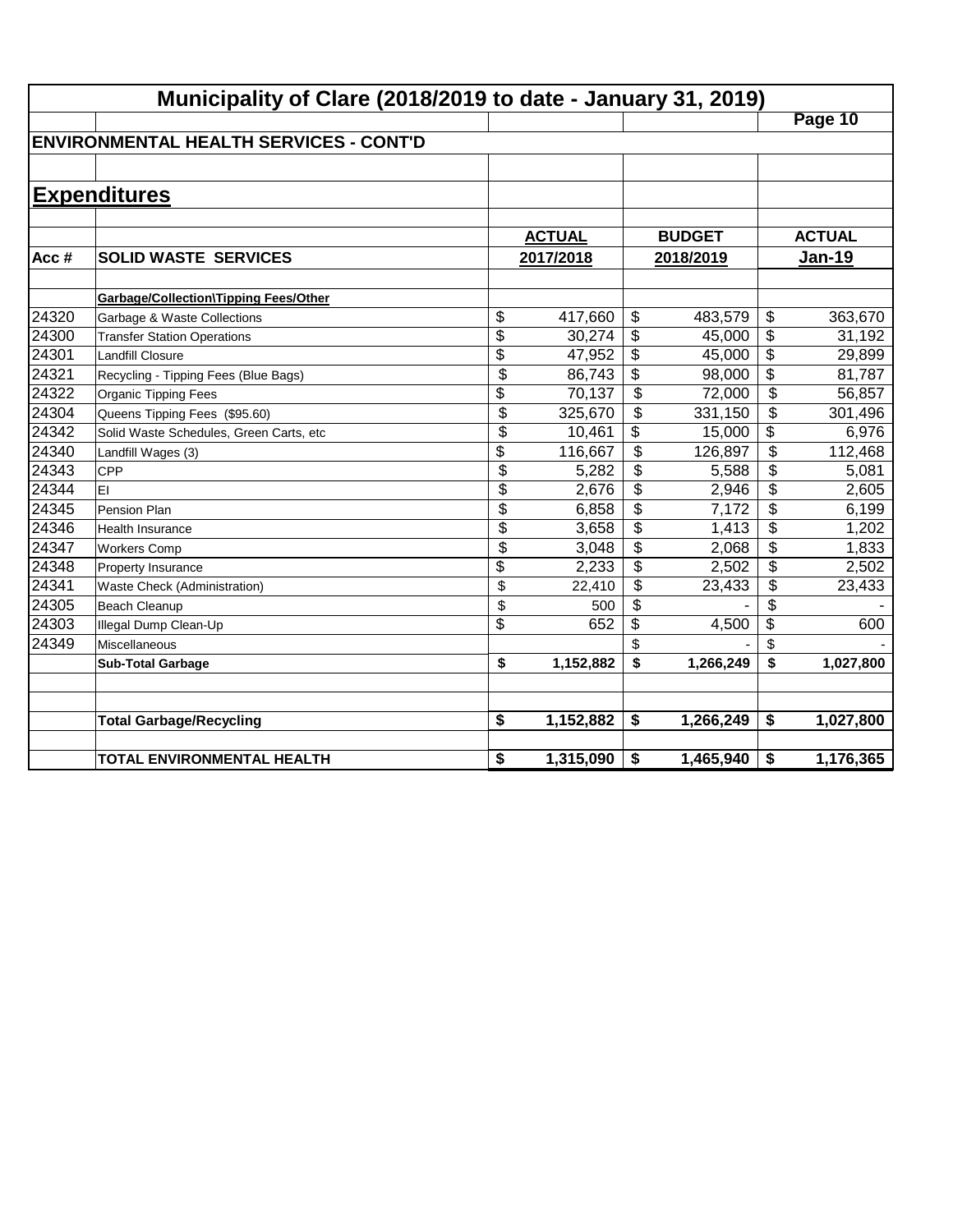|       | Municipality of Clare (2018/2019 to date - January 31, 2019) |                 |               |                          |               |                                      |               |
|-------|--------------------------------------------------------------|-----------------|---------------|--------------------------|---------------|--------------------------------------|---------------|
|       | <b>Expenditures</b>                                          |                 |               |                          |               |                                      | Page 11       |
|       | <b>ENVIRONMENTAL DEVELOPMENT SERVICES</b>                    |                 |               |                          |               |                                      |               |
|       |                                                              |                 | <b>ACTUAL</b> |                          | <b>BUDGET</b> |                                      | <b>ACTUAL</b> |
| ACC#  |                                                              |                 | 2017/2018     |                          | 2018/2019     |                                      | <b>Jan-19</b> |
|       | <b>Environmental Planning &amp; Zoning</b>                   |                 |               |                          |               |                                      |               |
| 26110 | Planning (meetings, etc)                                     | \$              | 4,097         | $\overline{\$}$          | 6,000         | $\overline{\$}$                      |               |
| 26220 | <b>Sub-Division Regulations</b>                              | $\overline{\$}$ | 5,589         | $\overline{\mathcal{L}}$ | 2,000         | $\overline{\$}$                      | 1,400         |
| 26221 | <b>By-law Review</b>                                         | \$              | 3,814         | \$                       | 5,000         | $\overline{\mathcal{S}}$             | 3,453         |
| 26231 | <b>Watershed Planning</b>                                    | \$              | 7,614         | \$                       |               |                                      |               |
|       | <b>Sub-Total</b>                                             | \$              | 21,114        | \$                       | 13,000        | \$                                   | 4,853         |
|       |                                                              |                 |               |                          |               |                                      |               |
|       | <b>Environmental Development Serv.</b>                       |                 |               |                          |               |                                      |               |
| 28467 | Regional Enterprise Networks(WREN)                           | \$              | 45,621        | \$                       | 45,621        | $\boldsymbol{\mathsf{S}}$            | 45,621        |
| 26101 | Economic Development - Clare                                 | \$              | 74,266        |                          |               |                                      |               |
|       |                                                              | \$              | 119,887       | \$                       | 45,621        | \$                                   | 45,621        |
| 27180 | <b>Wentworth Lake Park</b>                                   | \$              | 531           | \$                       | 500           | $\sqrt[6]{3}$                        | 626           |
| 27179 | Belliveau Cove Dev./Wharf/Insurance                          | \$              | 8,984         | \$                       | 8,253         | $\boldsymbol{\mathsf{S}}$            | 8,490         |
|       | <b>Sub-Total</b>                                             | \$              | 9,515         | $\overline{\mathbf{s}}$  | 8,753         | $\overline{\boldsymbol{\mathsf{s}}}$ | 9,116         |
|       |                                                              |                 |               |                          |               |                                      |               |
|       | TOTAL EVIRONMENT DEVELOPMENT                                 | \$              | 150,516       | \$                       | 67,374        | \$                                   | 59,590        |
|       |                                                              |                 |               |                          |               |                                      |               |
|       |                                                              |                 |               |                          |               |                                      |               |
|       |                                                              |                 |               |                          |               |                                      |               |
|       |                                                              |                 |               |                          |               |                                      |               |
|       |                                                              |                 |               |                          |               |                                      |               |
|       |                                                              |                 |               |                          |               |                                      |               |
|       |                                                              |                 |               |                          |               |                                      |               |
|       |                                                              |                 |               |                          |               |                                      |               |
|       |                                                              |                 |               |                          |               |                                      |               |
|       |                                                              |                 |               |                          |               |                                      |               |
|       |                                                              |                 |               |                          |               |                                      |               |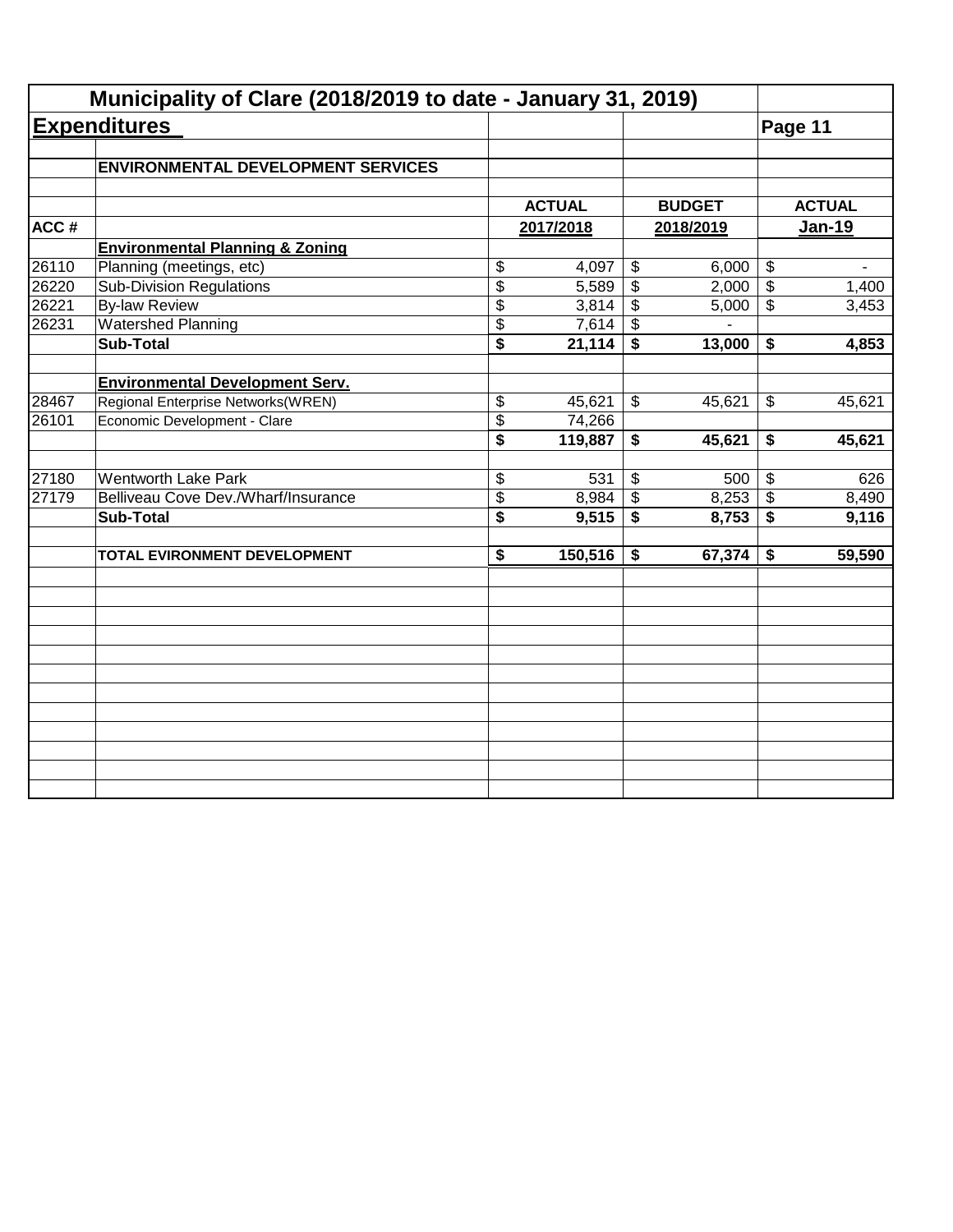|       | Municipality of Clare (2018/2019 to date - January 31, 2019)                    |                         |                          |                          |                  |                       |                   |  |  |
|-------|---------------------------------------------------------------------------------|-------------------------|--------------------------|--------------------------|------------------|-----------------------|-------------------|--|--|
|       | <b>Expenditures</b>                                                             |                         |                          |                          |                  |                       | Page 12           |  |  |
|       |                                                                                 |                         |                          |                          |                  |                       |                   |  |  |
|       | <b>RECREATION &amp; CULTURAL SERVICES</b>                                       |                         |                          |                          |                  |                       |                   |  |  |
|       |                                                                                 |                         | <b>ACTUAL</b>            |                          | <b>BUDGET</b>    |                       | <b>ACTUAL</b>     |  |  |
|       |                                                                                 |                         | 2017/2018                |                          | 2018/2019        |                       | <b>Jan-19</b>     |  |  |
|       | <b>COMMUNITY DEVELOPMENT</b>                                                    |                         |                          |                          |                  |                       |                   |  |  |
|       | Economic Development<br>Tourism                                                 | \$                      | 180,366                  | \$                       | 209,200          | \$                    | 159,573           |  |  |
|       | Recreation                                                                      | \$                      | 208,224                  | $\overline{\mathcal{S}}$ | 210,968          | \$                    | 173,636           |  |  |
|       | <b>Building</b>                                                                 |                         |                          |                          |                  |                       |                   |  |  |
|       | <b>Community Development Admin</b>                                              | \$                      | 111,817                  | \$                       | 200,610          | \$                    | 160,254           |  |  |
| 26290 | - GranFondo Registration                                                        | \$                      | 30,610                   | $\overline{\$}$          | 40,000           | \$                    | 41,710            |  |  |
| 26291 | - GranFondo Logistics                                                           | \$                      | 19,745                   | \$                       | 25,000           | \$                    | 17,089            |  |  |
| 26292 | - GranFondo Administration                                                      | \$                      | 5,229                    | \$                       | 5,000            | \$                    | 7,753             |  |  |
| 26293 | - GranFondo Hospitality                                                         | \$                      | 26,285                   | \$                       | 34,000           | \$                    | 37,568            |  |  |
| 26294 | - GranFondo Safety                                                              | \$                      | $\overline{\phantom{0}}$ | \$                       | 3,000            | \$                    | 3,219             |  |  |
| 26295 | - GranFondo Volunteer                                                           | \$                      | 5,900                    | \$                       | 6,670            | \$                    | 4,849             |  |  |
| 26296 | - GranFondo Marketing                                                           | \$                      | 33,690                   | \$                       | 39,180           | \$                    | 37,247            |  |  |
| 26297 | - GranFondo Learn to Fondo                                                      | $\overline{\mathbb{S}}$ | 591                      | \$                       | 650              | \$                    | 264               |  |  |
|       | GranFondo Total                                                                 | \$                      | 122,051                  | \$                       | 153,500          | \$                    | 149,699           |  |  |
| 26301 | - Clare 250<br>- CMA 2024                                                       | \$                      | 2,106                    | \$                       | 117,300          | \$                    | 116,876           |  |  |
| 26000 |                                                                                 | \$                      | 624,564                  | \$                       | 891,578          | \$                    | 33,082<br>793,121 |  |  |
|       |                                                                                 |                         |                          |                          |                  |                       |                   |  |  |
|       |                                                                                 |                         |                          |                          |                  |                       |                   |  |  |
|       |                                                                                 |                         |                          |                          |                  |                       |                   |  |  |
|       | <b>Building &amp; Facilities</b>                                                |                         |                          |                          |                  |                       |                   |  |  |
| 27250 | Meteghan Library - Janitorial                                                   | \$                      | 5,527                    | \$                       | 6,000            | \$                    | 4,677             |  |  |
| 27253 | Meteghan Library Branch                                                         | \$                      | 20,965                   | $\overline{\mathbf{s}}$  | 23,000           | \$                    | 8,609             |  |  |
| 27254 | Extra Hours per week (Library Branch)                                           | \$                      | 2,070                    | \$                       | 2,300            | \$                    | 1,665             |  |  |
| 27255 | Hub Culturel/Cultural Hub/CIFA Building                                         | \$                      | 16,586                   | $\mathfrak s$            | 22,000           | \$                    | 12,955            |  |  |
| 27256 | Havelock Community Centre (Property Insurance)                                  | \$                      | 1,012                    | $\sqrt[6]{3}$            | 1,116            | \$                    | 1,539             |  |  |
|       | <b>Havelock Community Centre Repairs</b>                                        | \$                      | 1,112                    | $\overline{\$}$          | 1,000            | \$                    |                   |  |  |
| 27241 | Municipal Office Repairs                                                        | \$                      | 2,577                    |                          | CAPITAL          |                       | CAPITAL           |  |  |
| 27257 | Meteghan Park (Insurance, etc)                                                  | \$                      | 2,682                    | \$                       | 2,700            | \$                    | 2,567             |  |  |
| 27258 | Ground Search & Rescue Building                                                 | \$                      | 2,409                    | \$                       | 3,500            | \$                    | 1,576             |  |  |
| 27259 | Eco Park - Insurance                                                            | \$                      | 7,591                    | $\overline{\mathcal{S}}$ | 8,521            | \$                    | 8,521             |  |  |
| 27260 | Eco Park - Main Office Repairs & Transformer                                    | \$                      |                          |                          | 32,500           |                       | 23,211            |  |  |
| 27270 | Eco Park - Operations (hydro, etc)<br>Clare Veteran Centre (General Operations) | \$                      | 23,602<br>37,144         | \$<br>$\overline{\$}$    | 38,000           | \$<br>$\overline{\$}$ | 27,701            |  |  |
| 27271 | Clare Veteran Centre ( Insurance )                                              | \$                      | 6,058                    | $\mathfrak s$            | 6,804            | \$                    | 6,804             |  |  |
|       | 27275-76St. Bernard Comm Recreation Ctre (Utilities)                            | \$                      | 11,956                   | \$                       | 6,500            | \$                    | 8,977             |  |  |
| 27279 | Écoles JMGuay & St-Albert                                                       |                         |                          | \$                       | 35,000           | \$                    | 7,132             |  |  |
| 28472 | Western Regional Library                                                        | \$                      | 53,377                   | \$                       | 53,377           | \$                    | 53,377            |  |  |
| 28700 | Tent / Trailer Rental                                                           | \$                      | 8,525                    | \$                       | 8,000            | \$                    | 8,721             |  |  |
|       | <b>Total Building &amp; Facilities</b>                                          | \$                      | 203,193                  | \$                       | 250,318          | \$                    | 178,032           |  |  |
|       |                                                                                 |                         |                          |                          |                  |                       |                   |  |  |
|       |                                                                                 |                         |                          |                          |                  |                       |                   |  |  |
|       | <b>Cultural Services</b>                                                        |                         |                          |                          |                  |                       |                   |  |  |
| 27290 | Societe Historique (Point a Major Insurance)                                    | \$                      | 805                      | \$                       | 805              | \$                    | 805               |  |  |
| 27900 | Contribution to Festival Acadien                                                | \$                      | 20.000                   | \$                       | 20.000           | \$                    | 20,000            |  |  |
|       | Productions le Moulin                                                           | \$                      | 1,000                    | \$                       | 1,000            | \$                    | 1,000             |  |  |
|       | Digby Choral Federation                                                         | \$                      | 500                      | \$                       | $\blacksquare$   |                       |                   |  |  |
|       | <b>Council Commitment to Special Projects</b><br>- Clare 250                    |                         |                          |                          |                  |                       |                   |  |  |
|       | - Cape Ste Marie                                                                |                         |                          | \$<br>\$                 | 25,000<br>25,000 |                       |                   |  |  |
|       | - Gran Fondo                                                                    | \$                      |                          | $\overline{\$}$          | 15,000           |                       |                   |  |  |
|       | <b>Total Cultural Services</b>                                                  | \$                      | 22,305                   | \$                       | 86,805           | \$                    | 21,805            |  |  |
|       |                                                                                 |                         |                          |                          |                  |                       |                   |  |  |
|       | Other                                                                           |                         |                          |                          |                  |                       |                   |  |  |
| 27295 | US-A                                                                            | \$                      | 25,000                   | \$                       | 25,000           |                       |                   |  |  |
|       | Yarmouth Hospital Foundation                                                    |                         |                          | \$                       | 5,000            | \$                    | 5,000             |  |  |
|       | Clare Golf & Country Club - Future Links                                        | \$                      | 1,000                    |                          |                  |                       |                   |  |  |
|       | Clare Froggers 4x4 Club (4x4 Fundraising Event)                                 | \$                      | 1,000                    | \$                       | 1,000            | \$                    | 1,000             |  |  |
|       | <b>Total Other</b>                                                              | \$                      | 27,000                   | \$                       | 31,000           | \$                    | 6,000             |  |  |
|       |                                                                                 |                         |                          |                          |                  |                       |                   |  |  |
|       |                                                                                 |                         |                          |                          |                  |                       |                   |  |  |
|       |                                                                                 |                         |                          |                          |                  |                       |                   |  |  |
|       | TOTAL COMMUNITY DEVELOPMENT AND CULTURAL SERVICES                               | \$                      | 877,062                  | \$                       | 1,259,701        | \$                    | 998,957           |  |  |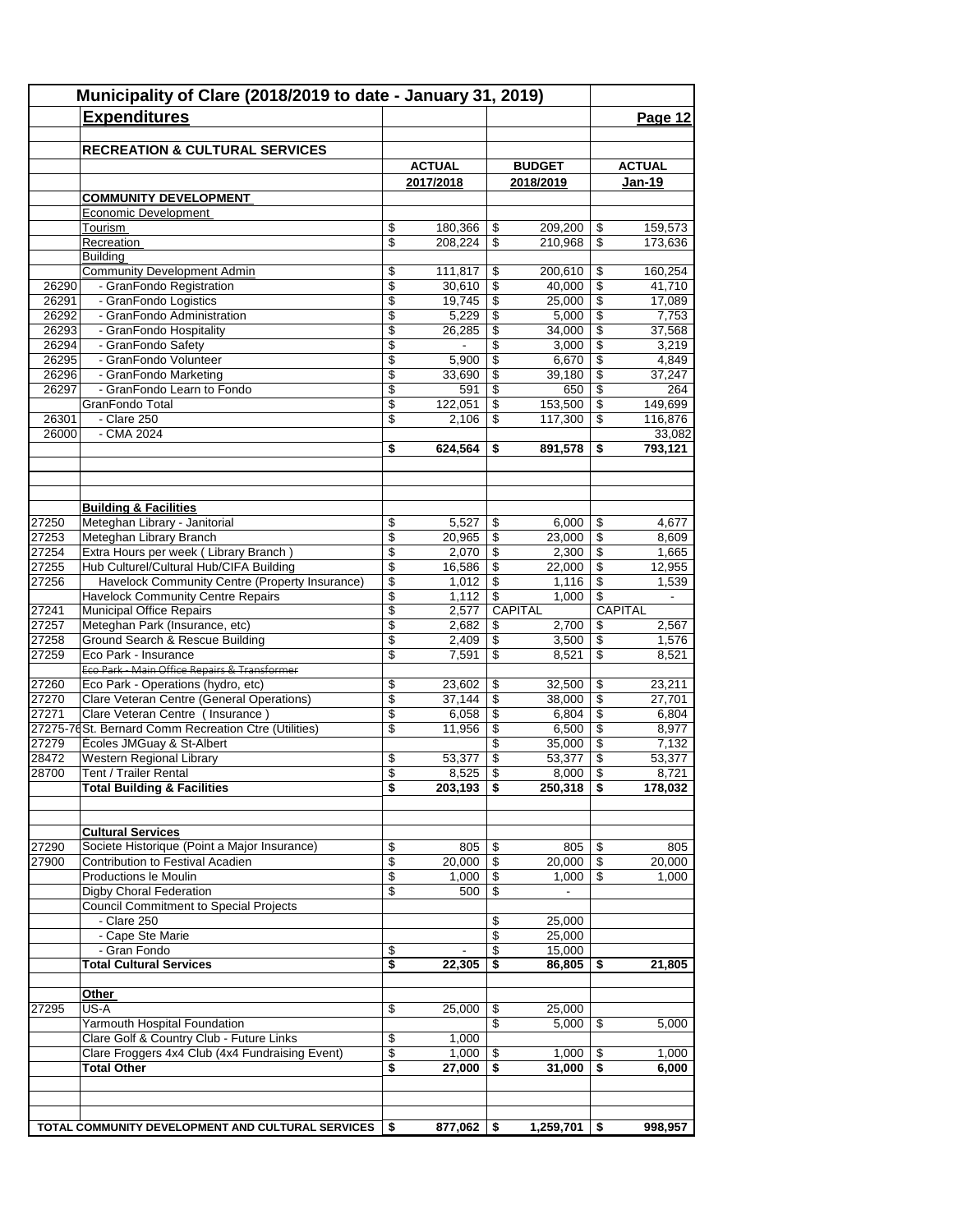| Municipality of Clare (2018/2019 to date - January 31, 2019) |                                              |           |               |           |               |        |                |
|--------------------------------------------------------------|----------------------------------------------|-----------|---------------|-----------|---------------|--------|----------------|
|                                                              | <b>Expenditures</b>                          |           |               |           |               |        | <b>Page 13</b> |
|                                                              |                                              |           | <b>ACTUAL</b> |           | <b>BUDGET</b> |        | <b>ACTUAL</b>  |
|                                                              |                                              | 2017/2018 |               | 2018/2019 |               | Jan-19 |                |
|                                                              |                                              |           |               |           |               |        |                |
|                                                              | <b>Education</b>                             |           |               |           |               |        |                |
|                                                              |                                              |           |               |           |               |        |                |
|                                                              | 28477 Mandatory Contribution to School Board | \$        | 1,733,449     | \$        | 1,759,896     | \$     | 1,466,607      |
|                                                              |                                              |           |               |           |               |        |                |
|                                                              | <b>TOTAL EDUCATION</b>                       | S         | 1,733,449     | \$        | 1,759,896     | \$     | 1,466,607      |
|                                                              |                                              |           |               |           |               |        |                |
|                                                              |                                              |           |               |           |               |        |                |
|                                                              | Total Capital for 2017/2018                  | \$        | 305,158       |           | 305,158       |        |                |